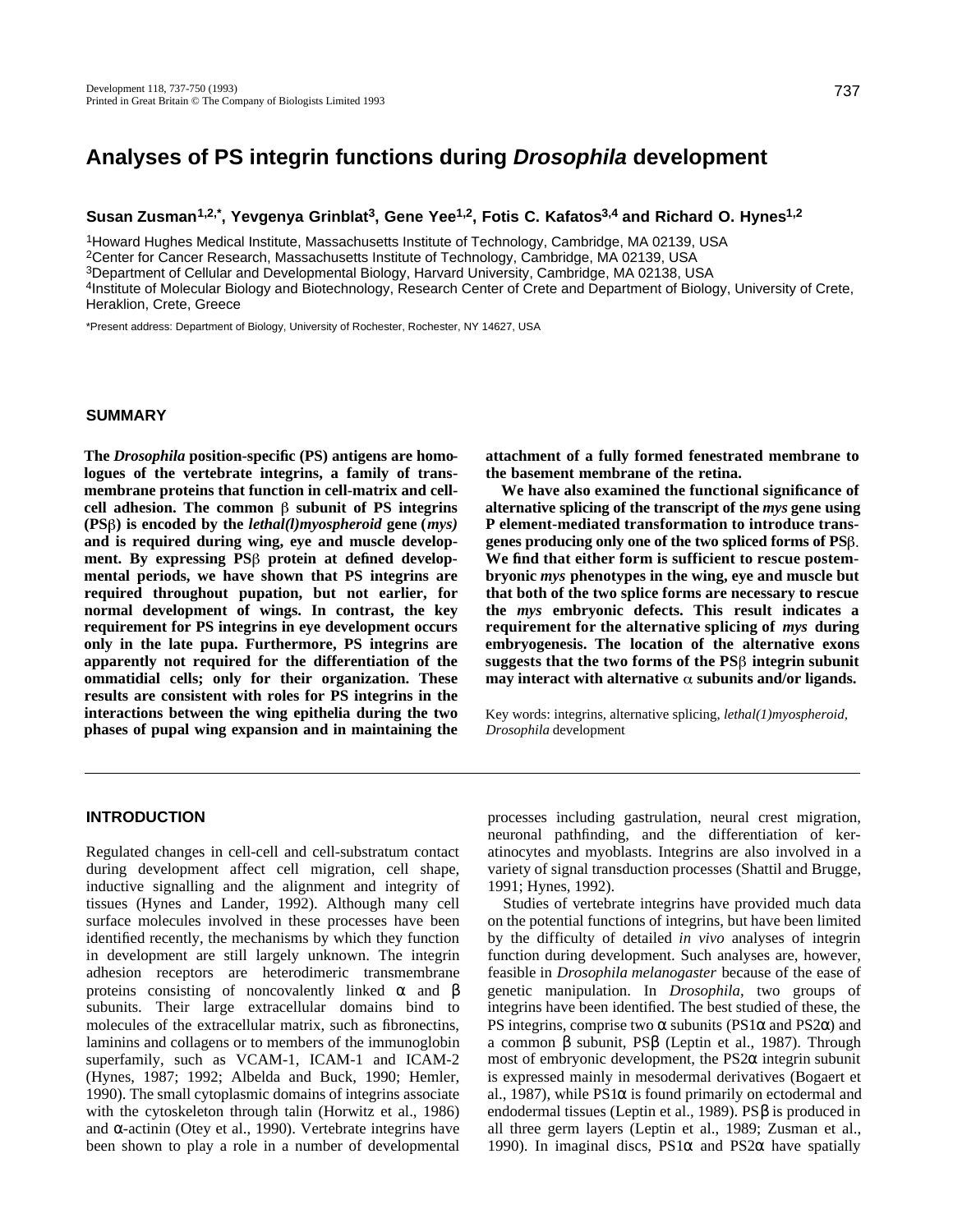restricted patterns of expression (Brower et al., 1985). For example, in third instar larvae, PS1 and PS2 are expressed in wing imaginal disc cells that give rise to the dorsal and ventral portions of the wing blade, respectively, while in the eye imaginal disc they are expressed on opposite sides of the morphogenetic furrow. The common PS subunit is found throughout these disc epithelia. These distributions suggest that PS integrins may play important and diverse roles in developmental processes in *Drosophila*.

Recent studies have shown that PS2 is encoded by the *inflated (if)* gene (Wilcox et al., 1989) and PS by the *lethal(l)myospheroid (mys)* gene (Bogaert et al., 1987; MacKrell et al., 1988). Loss-of-function mutations in either *mys* or *if* lead to embryonic lethality. Mutant *mys* embryos have abnormalities in muscle attachments and in germ band retraction and a hole in the dorsal cuticle (Wright, 1960; Newman and Wright, 1981; Wieschaus and Noell, 1986; Leptin et al., 1989). Postembryonic abnormalities caused by partial or localized loss of PS integrins include wing blisters (Brower and Jaffe, 1989; Wilcox et al., 1989; Zusman et al., 1990), disorganized photoreceptors in the retina (Zusman et al., 1990) and abnormalities in indirect flight muscles (de la Pompa et al., 1989).

In this paper, we examine in greater detail the functions of PS integrins in the development of wings, eyes and muscles and during embryonic development. First, using PS integrin cDNAs under the control of a heat-inducible promoter, we show that PS integrins are required during metamorphosis of the wing and eye discs but not at earlier stages of development of these discs. The results are consistent with roles for PS integrins in maintaining strong attachments between adjoining cell layers during morphogenesis of various tissues. In addition, we have investigated the functional significance of alternative splicing of the PS subunit. We have recently found that the fourth exon of the *mys* gene encoding PS exists in two mutually exclusive, alternatively spliced forms (4A and 4B), expression of which is developmentally regulated (Yee et al., unpublished data). Here we report that either the 4A or the 4B form of PS is sufficient for normal development of wings, eyes and muscles but that both forms appear necessary for embryonic development.

## **MATERIALS AND METHODS**

#### **Fly strains**

The *lethal(l)myospheroid* alleles used in these experiments are *mysXG43* , a null mutation (Wieschaus et al., 1984; Leptin et al., 1989), *mysXR04*, an antimorphic mutation (Wieschaus et al., 1984; Wilcox et al., 1989; Bunch et al., 1993) and *mysnj42*, a viable mutation (Costello and Thomas, 1981). Mutant chromosomes carrying the marker mutations *yellow, white, chocolate, forked* or *shavenbaby* (*y w cho f svb*) in various combinations were kept over the balancer chromosome *FM7*. Transformant lines were maintained over balancer chromosomes *CyO* and *TM3, Sb ry.* See Lindsley and Zimm (1985, 1990) for detailed descriptions of the mutations and balancer chromosomes.

## **Construction of P[hsp.mys4A] and P[hsp.mys4B]**

4A- and 4B-specific cDNAs were isolated from a gt11 library prepared from 0-16 hour embryos (a gift of Drs K. Zinn and C. Goodman, UC Berkeley). Detailed intron-exon structure of the *mys* gene will be described elsewhere (Yee et al., unpublished data). A P-element vector containing a fusion of the *hsp70* promoter (Ingolia et al., 1980; Pelham, 1982; Lis et al., 1983) and *mys4A* cDNA, *P[hsp.mys4A]*, was constructed by subcloning an *Eco*RI to *Spe*I fragment of *mys4A* cDNA previously cloned in the pNB40 vector (Brown and Kafatos, 1988) between the *Eco*RI and *Xba*I sites in the polylinker of Casper hs, a P-element vector marked with *white*<sup>+</sup> (a gift of Rick Padgett, Rutgers University). The *P[hsp.mys4B]* construct was produced by replacing the *Sac*II to *Spe*I fragment of this construct with the corresponding fragment of 4B-specific cDNA (Yee et al., unpublished data).

#### **Construction of P[mys+]4A and 4B derivatives**

The genomic *P[mys+]* construct contains a 10.5 kb fragment extending from an *Xho*I site upstream of the gene to a point 200 bp downstream of the second *Sma*I site in the 3 untranslated portion of the *mys* gene. This fragment, which includes the transcribed sequence and 1.5 kb of 5 flanking sequence, was subcloned between the unique *Kpn*I and *Sal*I sites of the Carnegie 20-based P element vector, HZ50PL, marked with *rosy*+. The 3 end of the genomic fragment falls just short of the polyadenylation site of the gene. However, polyadenylation sequences are provided by the hsp70 sequences in the HZ50PL vector (Fig. 6, see Hiromi and Gehring, 1987 for further details of the vector). The *P[mys4A]* and *P[mys4B]* derivatives of *P[mys+]* were generated by replacing a 3.4 kb segment between the two *Bam*HI sites of the *mys* gene with 4Aor 4B-specific cDNA. This resulted in the removal of 2.6 kb of intron sequence (see Fig. 6).

## **Germ-line transformation and functional assays**

*P[mys+]* and its derivatives were injected into preblastoderm *cn*; *ry506* embryos for P-element transformation (Spradling and Rubin, 1982; Rubin and Spradling, 1982). Genomic incorporation was confirmed with the eye color marker gene *rosy+*, present on the transposons. Similarly, the *P[hsp.mys]* cDNA constructs were stably integrated into *y w* flies. The ability of each integrated construct to rescue *mys* phenotypes (see below and text) was determined by crossing one or two copies into appropriate tester strains as described below.

#### **Genetic crosses used to produce flies with one copy of the transposons**

(1) Embryos for assays of larval cuticular phenotypes were derived from the following cross:

$$
\frac{w \, svb \, mys^{XG43}}{FM7} \times \frac{+}{Y}; \frac{Plmys*J}{Plmys*J}
$$
\n
$$
\frac{w \, svb \, mys^{XG43}}{Y}; \frac{Plmys*J}{+},
$$

where *P[mys\*]* is either *P[mys+]*, *P[mys4A]*, or *P[mys4B]*, carried on the second or third chromosome.

The hemizygous *mys* progeny were identified by the linked *svb* marker.

(2) Adult *mysnj42* flies used in assays for heldout wings and wing blisters were produced as follows:

$$
\frac{w \, mys^{\eta j42} f}{w \, mys^{\eta j42} f} \times \frac{+}{Y}; \frac{P[mys^*]}{P[mys^*]} \quad \n\downarrow
$$
\n
$$
\frac{w \, mys^{\eta j42} f}{Y}; \frac{P[mys^*]}{+}.
$$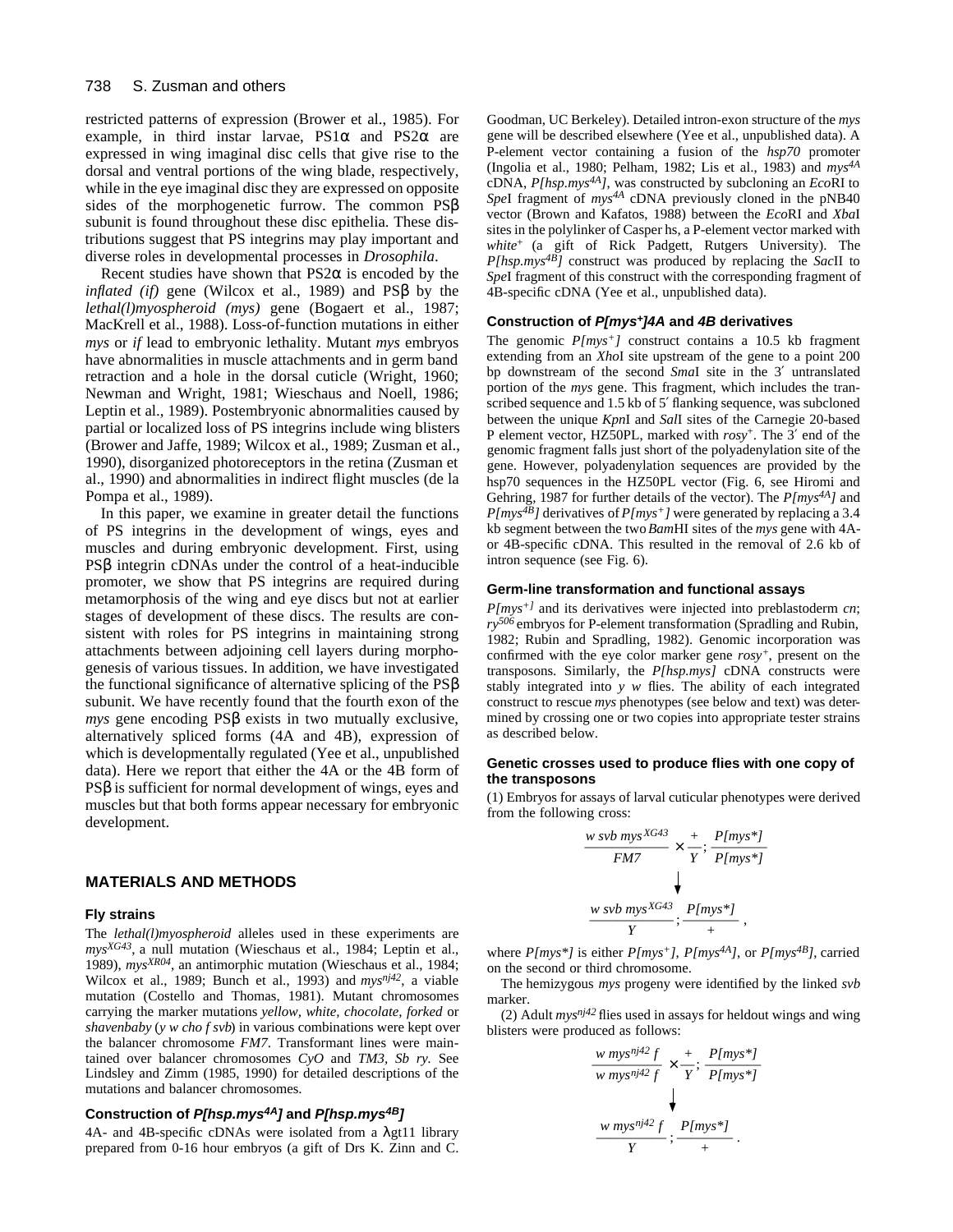These flies were identified as *w f* males.

(3) Mitotic somatic clones were induced by gamma irradiation (Zusman et al., 1990) of larvae derived from the following crosses:

$$
\frac{y \text{ cho } mys^{XG43}}{FM7} \times \frac{+}{Y}; \frac{Plmys^*l}{Balancer}
$$
\n
$$
\frac{y \text{ cho } mys^{XG43}}{+}; \frac{Plmys^*l}{+}.
$$

Balancer chromosomes used were *CyO* or *TM3, Sb ry.* Homozygous *y cho mysXG43* eye clones were identified by the chocolate eye color phenotype. Wing clones were identified by blisters.

#### **Genetic crosses used to produce flies with two copies of the transposons**

Embryos with two transposons were assayed for hatching by producing cuticle preparations of first instar larvae derived from a 50:50 mixture of the following two crosses:

(1) 
$$
\frac{w \text{ sub mys}^{XG43}}{FM7}; \frac{P[mys^{*}]}{+} \times \frac{FM7}{Y}; \frac{P[mys^{*}]}{+}
$$
or

(2) 
$$
\frac{w \text{ sub mys}^{XG43}}{FM7}; \frac{+}{+} \times \frac{FM7}{Y}; \frac{P[mys*]}{+}.
$$

A mixed cross was used because we were unable to distinguish easily between the two types of females. Since hemizygous *w svb mysXG43* embryos with one or no copies of the transposon die without hatching (see Results), it was possible to score for hatched *w svb mysXG43* larvae. 25% of the progeny of this cross would be expected to be *svb,* but only 1/8 of these would receive two copies of *P[mys\*]*. The other 7/8 of the *svb* progeny should receive one or no copies of the transposon. If one copy of *P[mys\*]* does not allow hatching but two copies of *P[mys\*]* do, then 1/25 (4%) of the hatched larvae should be *svb* and 96% should be *svb*+.

#### **Cuticular preparations, whole mounts and sections**

Cuticles of embryos were prepared following the procedures of van der Meer (1977) and were examined under phase-contrast microscopy. Heads containing *y cho* or *y cho mysXG43* eye clones were removed and submerged in immersion oil. Eyes were then examined under antidromic illumination (Francescini, 1975). The heads of *mysnj42/mysXR04* flies raised at18°C were removed, fixed and embedded in JB4 (Polysciences Inc.) as described in Mahowald et al. (1979); 4 μm sections were cut using a Leitz 1516 microtome, stained with methylene blue and viewed under bright field microscopy. Wings containing *y cho* or *y cho mysXG43* clones, identified by blisters (Zusman et al., 1990), were prepared for photography by embedding in Faure's mountant (Faure, 1910).

#### **RNA isolation and ribonuclease protection experiments**

Dechorionated embryos, wing or eye imaginal discs manually removed from early pupae (stages P1-P3), and adult heads or thoraces were washed in 0.1 M NaPO4, pH 7.2 and dissolved in guanidinium thiocyanate followed by acidic phenol/chloroform extraction as described by Chomczynski and Sacchi (1987). Total cellular RNA was then precipitated by adding 1/50 volume of 1 M acetic acid followed by 1/2 volume of ethanol. For ribonuclease protection analyses, RNA samples were hybridized at 37°C with a uniformly labeled RNA probe, encoding the 4A exon as well as upstream constant regions, prepared by in vitro transcription of a *Xho*I to *Bam*HI fragment of *mys*4A cDNA (nucleotides 827-1533, numbered according to MacKrell et al., 1988). Following overnight

incubation, the samples were treated with 20 μg/ml ribonuclease A and 2  $\mu$ g/ml RNase T<sub>1</sub> at 25°C for 30 minutes. The samples were then treated with proteinase K, extracted with phenol/choroform, ethanol, precipitated as described by Norton and Hynes (1990) and analyzed by electrophoresis through 4% polyacrylamide denaturing gels.

#### **Embryonic protein preparation and Western blot analysis**

Lysates of 15 embryos were prepared for each sample. Hemizygous *mys* embryos were identified using the linked larval cuticle marker mutation, *shavenbaby* (Wieschaus et al., 1984; Gergen and Wieschaus, 1985). Embryos (between 18 and 28 hours old at 25°C) were hand selected under a dissecting scope, dechorionated in sodium hypochlorite and processed as previously described in Leptin et al. (1989). Embryos with P[*hsp.mys*] transposons were grown at 18°C or were grown at 18°C and shifted to 31°C 16-18 hours after fertilization.

SDS denaturing gel electrophoresis, electroblotting and immunological detection procedures were performed as described in Johnson et al. (1984). PS expression was visualized using either (1) anti-PS monoclonal antibodies 9A5 and 12A5 (a gift of the late Michael Wilcox, Laboratory of Molecular Biology, Cambridge, England) followed by 125I-labelled anti-rat secondary antibody (Amersham Life Sciences) or (2) a polyclonal rabbit antipeptide antiserum prepared against a cytoplasmic domain peptide of PS followed by  $12\hat{5}$ I-labelled protein A (New England Nuclear). Blots were reprobed with an anti- -tubulin monoclonal antibody 4A1 (a gift of Margaret Fuller, Stanford University) and 125Ilabelled anti-mouse antibody (Amersham Life Sciences) in order to normalize for equal loading of samples. A PhosphorImager Apparatus and its associated ImageQuant computer package (Molecular Dynamics) were used for quantitation of samples.

## **Temperature-shift experiments**

Mitotic recombination was induced in 48-54 hour larvae heterozygous for a *y cho* or *y cho mysXG43* chromosome and heterozygous for a *P[hsp.mys]* transgene. After irradiation, flies were grown at 18°C. Heat-induced expression of the cDNA was promoted by moving the flies to 31°C and was terminated by moving them back to 18°C. Rescue was determined by the absence of wing blisters, normally found as the result of homozygous *y cho mysXG43* clones in approximately 15-20% of irradiated heterozygous *y cho mysXG43* flies (Zusman et al., 1990; see also Results). The *y cho mysXG43* eye clones were scored as rescued if at least one complete group of rhabdomeres in an ommatidium, completely surrounded by *y cho mys<sup>XG43</sup>* homozygous ommatidia, appeared normal in organization, shape and size under antidromic illumination (Francescini, 1975). Pupal stages were as described in Bainbridge and Bownes (1981) and Cagan and Ready (1989).

## **P[Rh4.lacZ] histochemical staining**

A strain containing the *P[Rh4.1900 lacZ]* transposon (hereafter designated *P[Rh4.lacZ]*) was a gift of M. Fortini (Fortini and Rubin, 1990). The heads of *+/+*; *P[Rh4.lacZ]* flies or *mysXR04/mysnj42; P[Rh4.lacZ]* flies raised at 18°C and *y cho mysXG43/+*; *P[Rh4.lacZ]* flies containing *y cho mysXG43* homozygous clones were removed and embedded in O.C.T. Compound (Tissue-Tek). Cryostat sections (10-14 μm) were fixed and stained for -galactosidase activity using the procedures described by Mismer and Rubin (1987) and Fortini and Rubin (1990), and were mounted in 70% glycerol in PBS. Photographs of stained cross sections were traced and the densities of wild-type and mutant R7 photoreceptors were determined with graph paper divided into millimeter squares.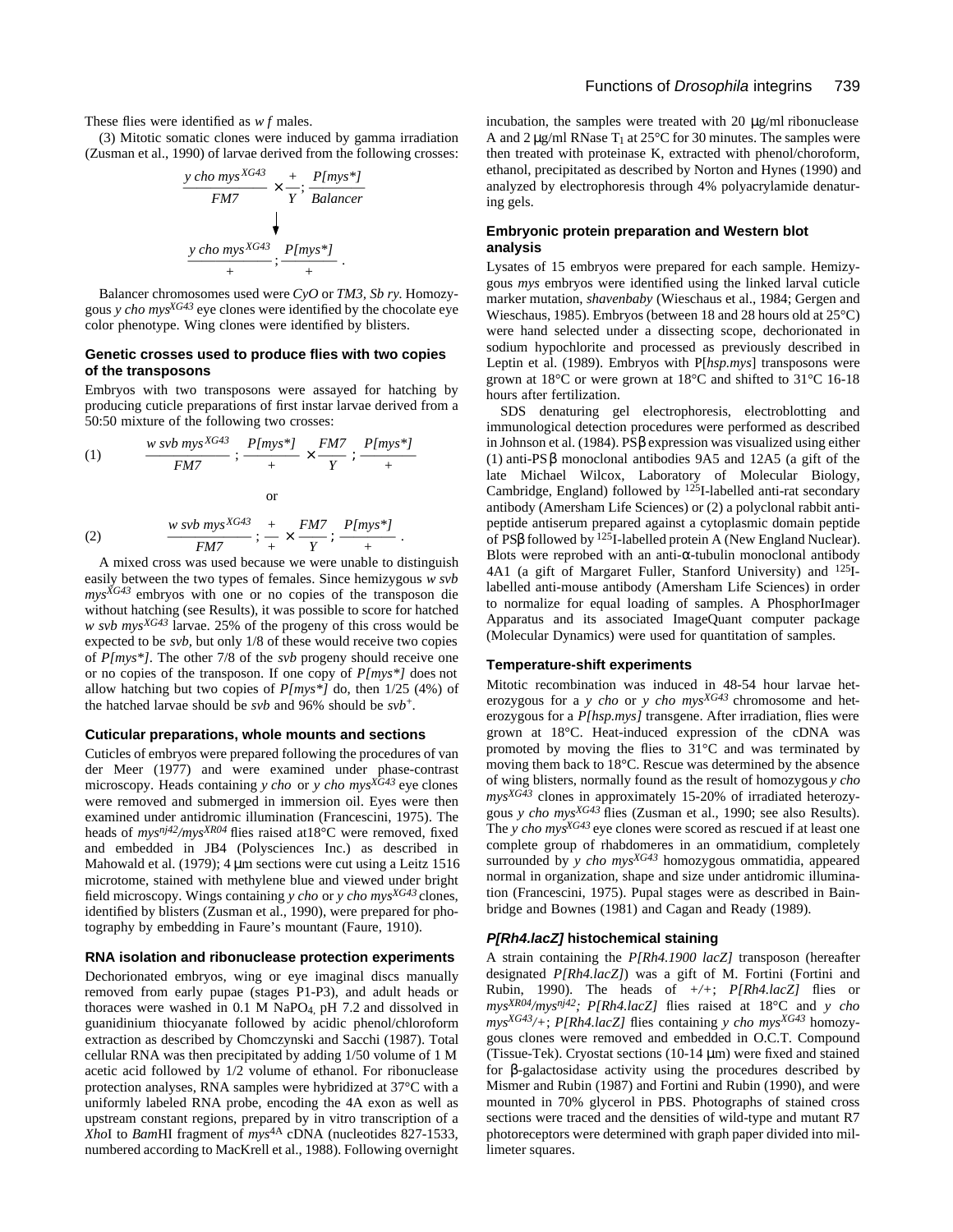## **RESULTS**

## **PS integrins are required through most of pupal development for normal wing development**

PS is expressed throughout the wing disc in association with either PS1 (dorsal epithelium) or PS2 (ventral epithelium) (Brower et al., 1985). Recently Brower and Jaffe (1989) and Zusman et al. (1990) have shown that homozygous *mys* clones induced in the wing disc during larval stages result in wing blisters in which the dorsal and ventral wing epithelia in and around the clones fail to adhere. Similarly, wing blisters were observed in 10-25% of flies hemizygous or homozygous for viable alleles of *mys*  $(mys<sup>nj42</sup>)$  or *inflated* (*if*<sup>3</sup>) (Wilcox et al., 1989). In the present study, we find that flies containing one copy of *mysnj42* and one copy of an antimorphic embryonic lethal mutation, *mysXR04* (Wilcox et al., 1989), also show wing defects. These flies die at 25°C but survive at 18°C. Of 216 wings of *mysnj42/mysXR04* flies grown at 18°C, 22% had blisters similar to those observed in homozygous *mysXG43* clones and 36% were entirely inflated, with the dorsal and ventral epithelial layers completely separated (Fig. 1). Collectively, these results clearly demonstrate a requirement for PS integrins in maintaining the close apposition of the dorsal and ventral surfaces of the developing wing.

During pupation, wing metamorphosis begins with the imaginal disc evaginating and folding along the wing margin, resulting in the apposition of the basal surfaces of the dorsal and ventral epithelia. Subsequently, the epithelial layers separate and rejoin at least twice (Waddington, 1941; Milner and Muir, 1987). The two epithelial sheets are connected via basal cellular processes joined at attachment sites (Mogensen and Tucker, 1988). Subsequently, the wing cuticle is secreted at the apical surfaces of the epithelia (Waddington, 1940). In order to determine when during these morphogenetic events the PS integrins are required, the *Drosophila hsp*70 promoter was fused to a *mys* cDNA and introduced into flies via P-element transformation (see Materials and Methods). Western blot analysis of samples from *mysXG43*; *P[hsp.mys]* embryos confirmed that significant levels of PS (9-35% of the endogenous wild-type levels) could be induced by heat induction at 31°C (Fig. 2).

Mitotic recombination in flies heterozygous for a null mutation in *mys* (*mysXG43*), with or without a copy of *P[hsp.mys],* and grown at 18°C (noninduced condition), caused 17-18% of the wings to contain blisters resulting from homozygous *mysXG43* clones of cells (see Fig. 3A and Zusman et al., 1990). In contrast, when such flies were shifted to 31°C (heat-induced condition) during third instar larval or white prepupal stages, significantly fewer wing blisters were observed (Fig. 3A). Heat induction of similar flies during subsequent pupal stages failed to rescue the blister phenotype, suggesting that *mys<sup>+</sup>* expression is not required prior to the onset of pupation but is necessary by early pupal stages (P1-P3), when the first of the two wing expansions begins.

To define further the time of the requirement for *mys<sup>+</sup>* during wing morphogenesis, irradiated *mysXG43/+* ; *P[hsp.mys]* flies were shifted to heat-induced conditions during the third larval instar and then shifted back to noninduced conditions during subsequent pupal stages (Fig.



**Fig. 1.** Wing defects caused by *mys* mutations. (A) Wild-type wing; (B) inflated wing from a *mysnj42*/*mysXR04* fly showing separation of the entire dorsal and ventral epithelia. This phenotype is seen in 36% of the wings; a further 22% have smaller blisters.



**Fig. 2.** Western blot analysis of PS expression. Embryos with transposons were raised at either 18°C or 31°C. Embryonic protein extracts of 15 embryos/lane were analyzed. The blots were probed with an antiserum against the cytoplasmic tail of PS and were subsequently reprobed with an antiserum against -tubulin (data not shown). Levels of PS were quantitated and normalized against those of tubulin. The *P[mys+]* construct expressed at 16.5% of endogenous levels and the two *P[hsp.mys]* transposons expressed at 2.6% and 1.1%, at 18°C and 35.0% and 9.3%, respectively, at 31°C, demonstrating good heat induction.

3B). Significant reduction in the number of blisters was observed only when the shift down in temperature occurred very late in pupation (after stage P12), when the second wing expansion ends (see Fig. 3). Thus, these experiments suggest that *mys<sup>+</sup>* expression is required through much of pupation, including the two wing expansions, to ensure that the dorsal and ventral epithelia of the wing blade remain juxtaposed.

## **PS integrins are required late during eye morphogenesis**

The adult *Drosophila* eye consists of a repetitive array of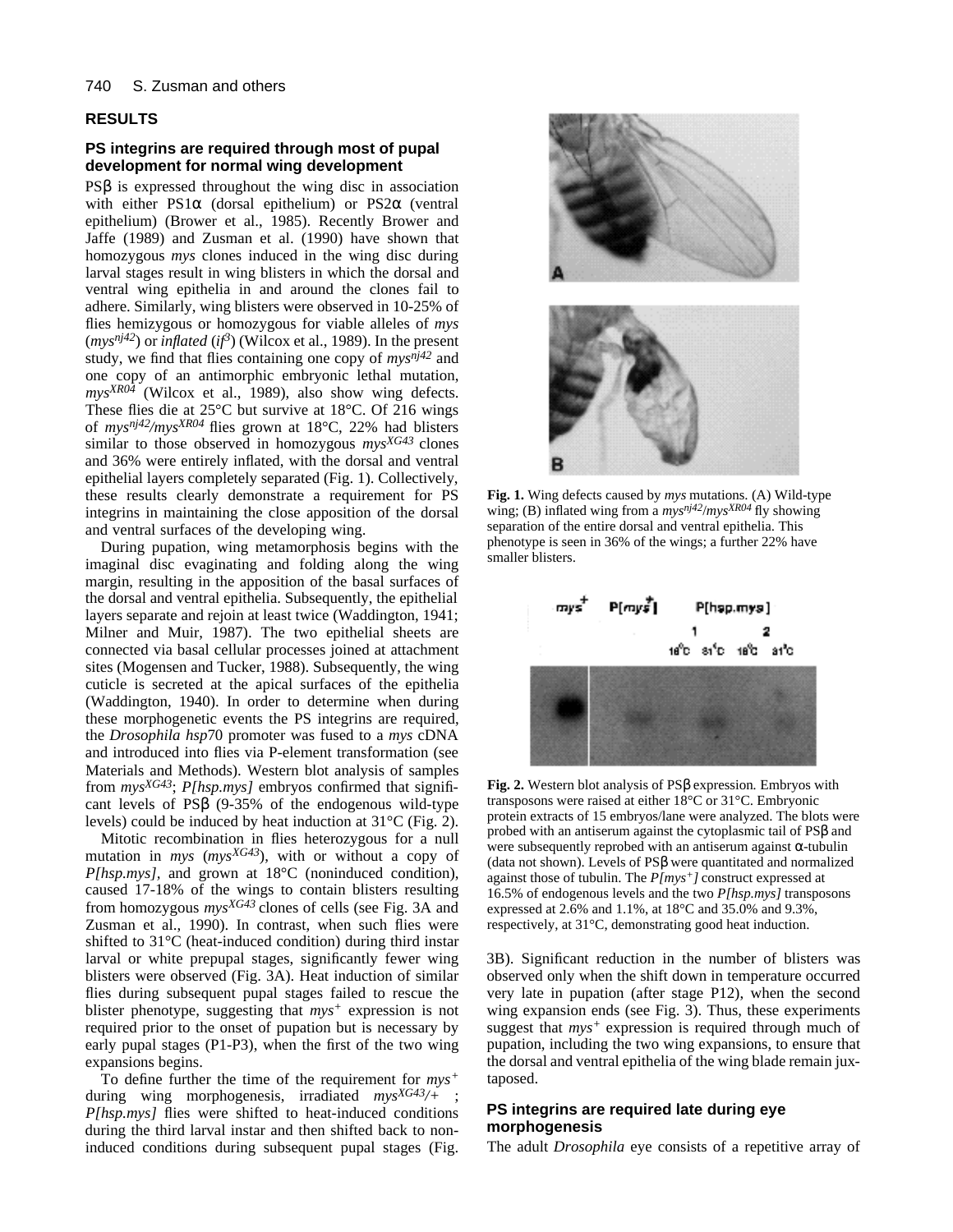

**Fig. 3.** Rescue of the wing blister phenotype by P[*hsp.mys*]. Figure shows percentage of wing blisters arising in flies irradiated at first larval instar. White columns represent flies heterozygous for *mysXG43* with no *myospheroid* transposons. Such flies typically show 15-20% wing blisters. Shaded columns represent flies which are heterozygous for *mysXG43* and carry one of two transposons; *P[hsp.mys4A]*, dark shading, or *P[hsp.mys4B]*, light shading. (A) Shift-up experiment. Flies of all three strains showed similar numbers of blisters when maintained at 18°C (control columns). When shifted to 31°C at third instar or prepupal stages, the strains carrying *P[hsp.mys]* showed significant reductions in numbers of blisters. If the shift was delayed to various pupal stages, little or no rescue was observed. (B) Shift-up/shift-down experiment. Flies shifted to 31°C at third instar (cf. panel A) were returned to 18°C at various stages. Significant reductions in numbers of blisters were seen only when the shift back to 18°C occurred late in pupation. The developmental stages were as described in Bainbridge and Bownes (1981) and Cagan and Ready (1989). \*Significant decrease in the percent of wing blisters observed (*P*< 0.05). #All blisters observed were unusually small.

approximately 800 ommatidia, each including 8 photoreceptors with rhodopsin-containing rhabdomeres, 4 cone cells responsible for secreting the overlying lens and 2 primary pigment cells. These 14 cell units are surrounded by secondary and tertiary pigment cells which form a lattice around the ommatidia. The basal parts of these pigment cells form a fenestrated membrane, which lies against the basement membrane. Photoreceptor axons pierce the fenestrated membrane and synapse in the underlying optic ganglia, the lamina and medulla (Waddington, 1962; Cagan and Ready, 1989). The pigment cell feet forming the fenestrated membrane contain a fibrous network of cytoskeletal stress fibers (Cagan and Ready, 1989).

The complex adult retina develops from a specialized single-layered epithelium, the eye imaginal disc. During the third larval instar, retinal pattern formation occurs in a posterior-to-anterior wave of morphogenesis (Ready et al., 1976). The leading edge of the wave is marked by a dorsoventral morphogenetic furrow. Ahead of this furrow, cells are undifferentiated while, behind it, cell clusters begin to differentiate into the future photoreceptors and other cells of the adult eye (see Tomlinson, 1988 for a review). A striking shift in PS integrin expression, from PS1 to PS2 $\mu$ occurs at the transition that is marked by the morphogenetic furrow (Brower et al., 1985). Although this may suggest a function for the PS integrins in the initial differentiation of ommatidial cells, mosaic studies argue for a later requirement for PS integrins in eye development. Photoreceptors and other retinal cells appear to differentiate in the absence of PS integrins but are not properly organized (Zusman et al., 1990).

In order to extend these findings and examine further the requirements for PS integrins in eye morphogenesis, we have examined *mys* clones in developing eyes of *mysXG43/+; P[hsp.mys]* flies. Flies shifted from 18°C to 31°C during the third larval instar through the P4-P6 pupal stages of development showed rescue of the disorganized photoreceptor phenotype in 76% to 90% of the eye clones scored (Table 1). Rescue was significantly less in eye clones of flies shifted to 31°C after the P6 pupal stage (Table 1). The induction of photoreceptors is completed prior to stage P6. These data are consistent with the notion that *mys<sup>+</sup>* expression is largely dispensable during larval and early pupal stages, when the morphogenetic furrow moves across the eye disc and the photoreceptors and surrounding cells of the ommatidia initially differentiate, but becomes essential later.

In order to identify specific processes that are affected by

**Table 1. Prevention of mutant ommatidia in** *mys* **eye clones by** *heat shock***/***mys* **P element constructs\*,†**

|                                 | Percent rescue <sup>†</sup> at different stages of shift up |                        |                        |                     |                     |                                                |  |
|---------------------------------|-------------------------------------------------------------|------------------------|------------------------|---------------------|---------------------|------------------------------------------------|--|
|                                 | No heat                                                     | Third<br>larval        |                        |                     |                     | Fenestrated membrane<br>is present P8-eclosion |  |
|                                 | shock                                                       | instar                 | $P1-P3$                | P4-P6               | <b>P7-P9</b>        | P <sub>10</sub> -eclosion                      |  |
| Control<br>Heat-shock construct | $0\%$ (29)                                                  | $0\%$ (20)<br>90% (20) | $0\%$ (14)<br>83% (23) | 0% (12)<br>76% (21) | 8% (13)<br>23% (26) | 8% (13)<br>5% (20)                             |  |

\**mys* eye clones were identified by the linked *cho* mutation

†*Heat shock/mys* constructs used in these experiments contained only *4A-mys* cDNA.

‡A *mys* eye clone was scored as rescued by the *heat shock/mys* construct when at least one *cho mys* ommatidium, completely surrounded by *cho mys* ommatidia had a wild-type phenotype. The total number of clones scored is given in brackets.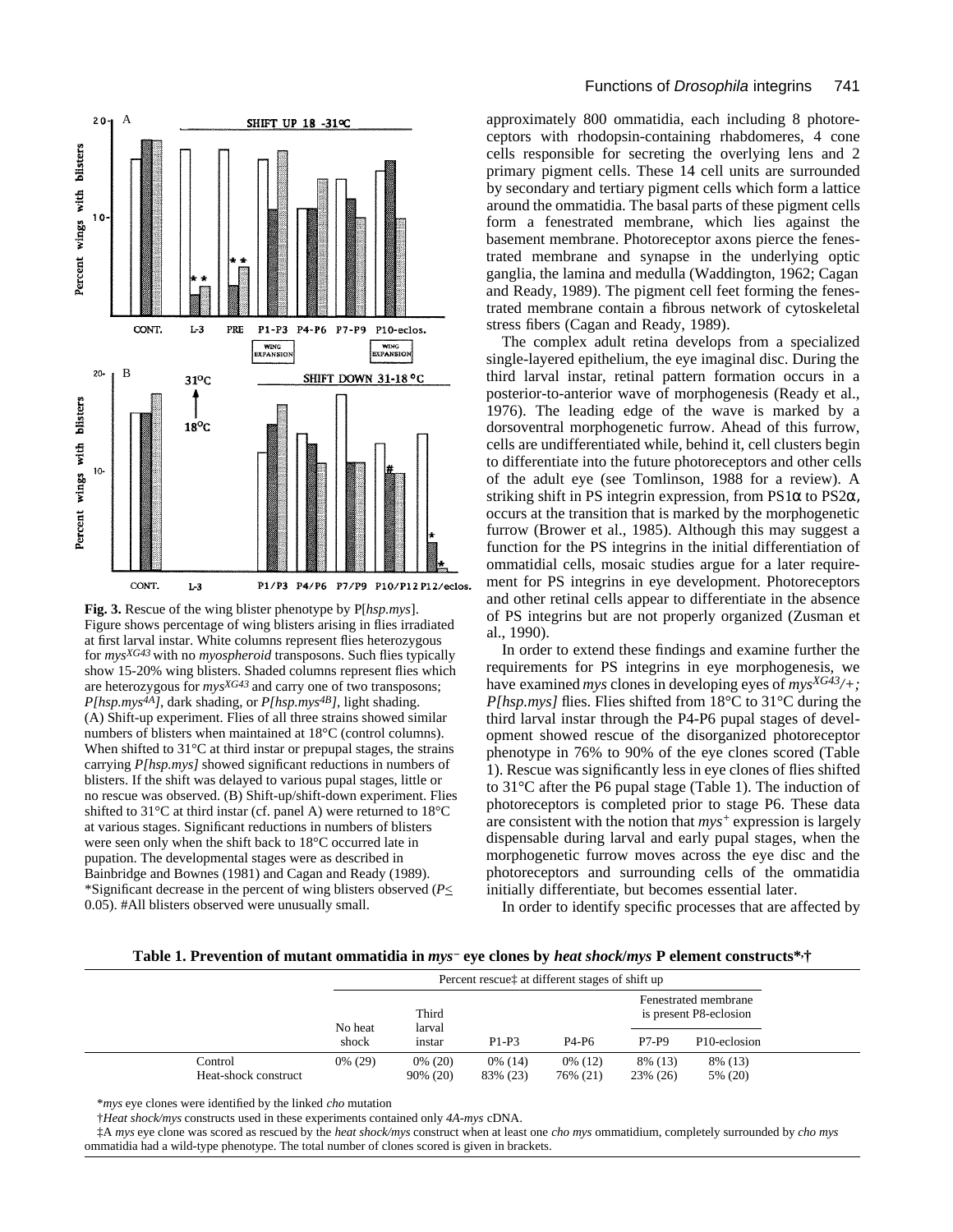## 742 S. Zusman and others



**Fig. 4.** Eye phenotype of *mysnj42*/*mysXR04* flies. (A) Longitudinal section of the basal surface of a wild-type retina. The layer of pigment cell feet forms the fenestrated membrane, which is separated by the basement membrane (white) from the underlying subretinal cells. (B) Longitudinal section of the basal surface of a *mysnj42*/*mysXR04* retina. Note the separation between the pigment cell feet comprising the fenestrated membrane and the layer of pigmented subretinal cells found below the basement membrane. Also note that photoreceptors form in these mutant flies but are disorganized.



**Fig. 5.** Histochemical analysis of *Rh4 lacZ* expression. 12 μm cryostat sections of head tissues were prepared and stained as described in Materials and Methods. (A) Section through *P[Rh4.lacZ]* head tissues showing longitudinal profiles of R7 cell bodies and their synaptic terminals in the medulla. re, retina; me, medulla. (B) Similar section of *mysnj42*/*mysXR04* ; *P[Rh4. lacZ]* head tissue. Note that R7 cell bodies are present and that these cells extend axons into the medulla. (C,D) Tangential sections through the distal retina of wildtype (C) and *mysnj42*/*mysXR04*; *P[Rh4.lacZ]* flies (D). Note that both sections show R7 cells. Density measurements of 16 wild-type and 17 *mysnj42*/*mysXR04* ; P[*Rh4.lacZ*] sections gave values of 19.5±1.8 R7 cells/26.5

μm<sup>2</sup> and 16.3±2.4 R7 cells/26.5 μm<sup>2</sup> , respectively. (E) Tangential section of a *w mysXG43/+* eye containing a homozygous *w mysXG43* somatic clone (white area in center, arrows). Note that R7 cell bodies are observed even in the complete absence of *mys* expression. See Fortini and Rubin (1990) for a further description of *P[Rh4.lacZ]*.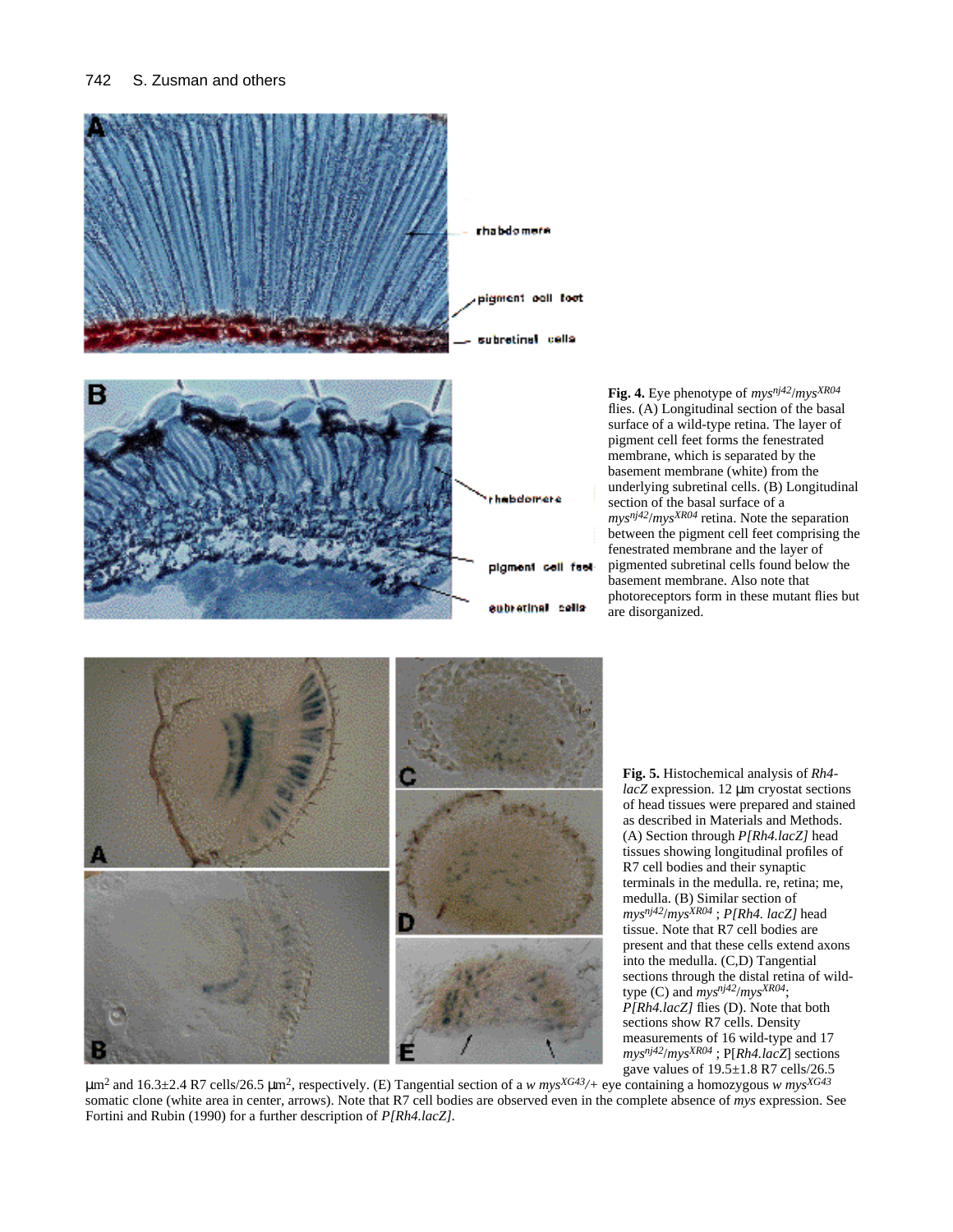

**Fig. 6.** The structures of *P[mys+], P[mys4A] and P[mys4B]*. (A) Structure of *P[mys+]*. Boxes represent exons; white areas are untranslated; black areas are the 4A- and 4B-alternative exons. The top line gives the scale in kilobases; the arrow shows the direction of transcription. The HZ50PL vector includes a copy of the *Drosophila rosy<sup>+</sup>* gene (*ry+*) as a visible selection marker (open box), the 3 untranslated region of the *Drosophila* hsp70 (cross hatched box) with its polyadenylation site (pA) and the Pelement sequences required for transposition (black boxes). (B) Structure of *P[mys4A]* and *P[mys4B].* In these constructs, 3.4 kb of genomic sequence from *P[mys+]* including five introns was replaced with 4A- or 4B-specific cDNA. H, *Hin*dIII; C, *Sac*II*;* S, *Sal*I*;* M, *Sma*I*;* P, *Spe*I*;* X, *Xho*I; B, *Bam*HI*.* 

the loss of PS integrins during eye development, we examined the eyes of  $mys^{nj42}/mys^{XR04}$  flies grown at 18°C. Twelve eyes examined under antidromic illumination showed extremely disorganized rhabdomeres in the ommatidia. Ten eyes were embedded in plastic and sectioned. In sections perpendicular to the plane of the retina, disorganization of the photoreceptors was obvious (Fig. 4). In addition, at the basal surface of the retina, a gap was often observed between the pigment cell feet constituting the fenestrated membrane and the layer of pigmented subretinal cells found below the basement membrane (Fig. 4). Since the fenestrated membrane is first observed late in pupation (stage P8, 55 hours before eclosion at 20°C, see Cagan and Ready, 1989), an abnormality in its attachment to the basement membrane is consistent with the late requirement for *mys<sup>+</sup>* expression (see above).

The cells of the retina develop by a cascade of inductive events (see Rubin, 1989; Lawrence and Tomlinson, 1991 for reviews). The photoreceptor cells differentiate first, in a sequence beginning with the formation of the R8 photoreceptor, followed by the induction and differentiation of R2 and R5, then R3 and R4, R1 and R6 and, finally, R7. The other cells of the ommatidium, the cone and pigment cells, are subsequently added to this initial cluster of photoreceptor precursors. Although *mysXG43* somatic clones appear to have the normal number of photoreceptors per ommatidium,

their disorganization makes accurate counts difficult (Zusman et al., 1990). In addition, it is unknown whether all cell types (R1-R8) are present. In order to address these issues, we examined *mys* mutant ommatidia for the presence of the R7 photoreceptor by introducing into *mysnj42/mysXR04* flies a chromosome carrying the transposon, *P[Rh4-lacZ]*, containing the bacterial reporter gene *lacZ* under the control of the R7-specific rhodopsin (Rh4) promoter (Fortini and Rubin, 1990). The presence of R7 photoreceptors in these flies with approximately normal density was confirmed in sections stained with X-gal (Fig. 5A-D). Longitudinal sections of these eyes showed that the R7 photoreceptor axons project into the medulla, the second optic ganglion of the brain (Fig. 5B) and thus are at least partially differentiated, despite their disorganization. The lower intensity of *lacZ* signal in the mutant eye was often seen and may reflect the disorganized arrangement of the mutant R7 cells which therefore do not lie entirely within the plane of section. It could also reflect a partial deficit in R7 differentiation. However, the presence of differentiated R7 photoreceptors indicates that the inductive signals required for their formation occurred and suggest that the early forming R1- R6, and R8 photoreceptors are also present.

Since the *mysnj42* and *mysXR04* alleles of the *myospheroid* locus are not null (Wilcox et al., 1989; Bunch et al., 1992), we also tested for the presence of R7 photoreceptors in homozygous clones of a null allele. The eyes of *y cho mysXG43/+* ; *P[Rh4-lacZ]* flies with homozygous *y cho mysXG43* eye clones were also sectioned in cross section and stained. Fig. 5E shows that R7 photoreceptors are still present in ommatidia that have completely lost PS integrin expression. The lower intensity of *lacZ* signal probably reflects the fact that the distorted photoreceptors are sectioned at oblique angles. The presence of R7 cells in *mys* null clones suggests that the differentiation of these photoreceptors does not require the PS integrins.

## **P-element-mediated rescue of abnormalities caused by loss of PS integrins**

A genomic fragment including the *mys* transcribed sequences and 1.5 kb of 5 flanking DNA was inserted into the P-element transformation vector HZ50-PL (see Fig. 6, and Materials and Methods for further details). Two lines of transgenic flies containing this wild-type transposon on an autosome were used to test for rescue of four phenotypes, one embryonic (dorsal hole) and three postembryonic (Fig. 7), resulting from abnormalities in PS integrins (see Fig. 7 for description). These transformants showed similar and significant amounts of rescue (Table 2). Thus, one copy of the *P[mys+]* transposon produces rescue of the dorsal hole phenotype in embryos. A single copy of *P[mys+]* also completely eliminates the disorganization of photoreceptors (Fig. 7) and of the wing blisters in homozygous *mysXG43* somatic clones (Table 2). In addition, *P[mys+]* rescues abnormalities observed in flies hemizygous for the viable allele,  $mys^{nj42}$ . The  $mys^{nj42}$  flies are incapable of flight and do not show the escape jump response. This is thought to be due to wasting of mesothoracic and metathoracic tergotrochanteral muscles, which attach in the thorax and in the leg of the fly (Costello and Thomas, 1981; de La Pompa et al., 1989). Presumably as a result of the thoracic muscle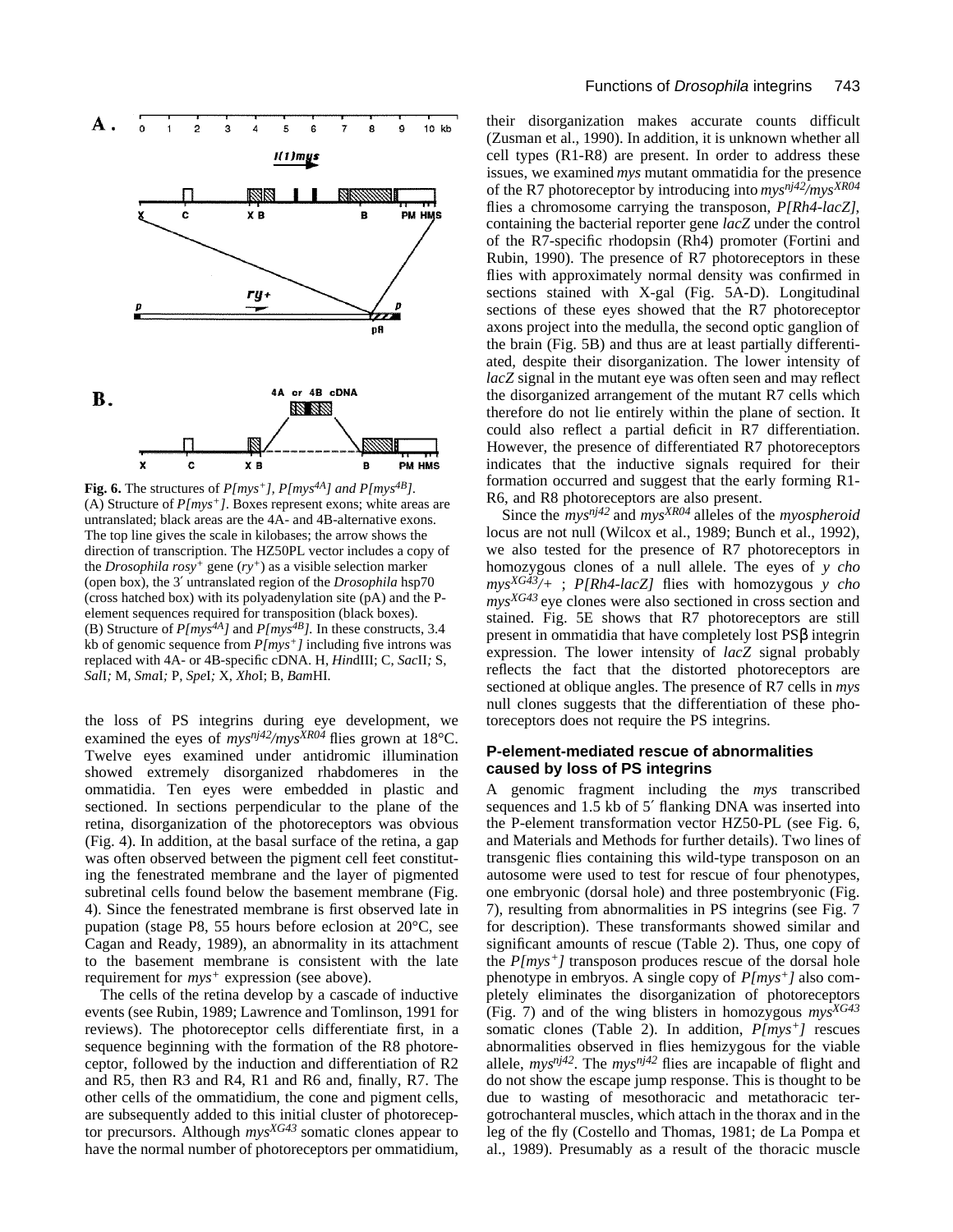|                               |                     | Phenotypes assayed   |                      |                     |                           |  |
|-------------------------------|---------------------|----------------------|----------------------|---------------------|---------------------------|--|
|                               | $mvs$ clones*       |                      | mvs <sup>nj</sup> /Y |                     | mvs/Y                     |  |
| Transposon†                   | Wing<br>blisters*   | Mutant<br>ommatidia* | Heldout<br>wings     | <b>Blisters</b>     | Dorsal hole<br>in embryos |  |
| <b>NONE</b>                   | 15%(302)            | $100\%(29)$          | 98%(172)             | 9%(172)             | $100\%(82)$               |  |
| WILD-TYPE<br>$P(mys^+)$       | $0\%$ (345)         | $0\frac{4}{17}$      | $0\% (116)$          | $0\% (116)$         | $0\% (157)$               |  |
| 4A-SPECIFIC<br>$P/mvs^{4A}$ ] | $0\frac{6(276)}{2}$ | $0\frac{4}{17}$      | $0\% (212)$          | $0\frac{6(212)}{2}$ | $100\%(66)$               |  |
| 4B-SPECIFIC<br>$P(mys^{AB})$  | $0\% (268)$         | $0\% (20)$           | $0\% (214)$          | $0\% (214)$         | 29%(180) $\ddagger$       |  |

**Table 2. Mutant** *mys* **phenotypes: rescue by specific genomic** *mys* **constructs**

\**mys* eye clones were identified by the linked *cho* mutation. *mys* wing clones were identified by the presence of wing blisters (See Materials and Methods).

†Two independent lines carrying each of P[*mys4A*] and P[*mys4B*] were tested; the results were equivalent and have been pooled. Data for a single P[*mys+*] transformant line are shown for comparison.

‡The larvae without a dorsal hole were flaccid.

defects, *mysnj42* hemizygous flies hold their wings at an abnormal angle to their body axes. This heldout phenotype is enhanced when the flies are grown at 29°C (Fig. 7). The *P[mys+]* transposon prevents this heldout wing phenotype even when flies are grown at 29°C. In addition, this transposon prevents the wing blisters observed in *mysnj42*/Y flies (Table 2), which are similar to those seen in homozygous *mysXG43* clones.

*P[mys+]* expresses PS at levels up to 34% of the endogenous PS level (Fig. 8). This low level of expression may explain the observation that, although the transposon rescues the dorsal hole phenotype in *svb mysXG43* ; *P[mys+]* animals, these embryos rarely hatch. In order to determine whether extra doses of *P[mys+]* allow rescue to later stages, *svb mysXG43* embryos were produced containing two copies of P[*mys+*].As described in Materials and Methods, if effective rescue requires two copies of *P[mys+],* one would expect a yield of 4% *svb* progeny. In fact, we observed that 7% of those embryos, which completed embryonic development, hatched and showed normal larval morphology, were *svb* (Table 3). Since *svb* results in larval lethality, we also tested for rescue to the adult stage by adding two copies of the transposon to flies containing a *y mysXG43* chromosome. Since 0/369 expected *y mysXG43*/Y adult flies were observed, we conclude that two copies of *P[mys+]* allow development to hatching but do not support viability to adult stages.

## Either alternatively spliced form of PS $\beta$  can **rescue the postembryonic phenotypes**

We have shown that the *lethal(l)myospheroid* gene is alternatively spliced and has two mutually exclusive fourth exons (4A and 4B) which encode peptide segments that are 40% identical (Yee et al., unpublished data; see also Fig. 6) Since crosslinking studies and analyses of human mutations suggest that this portion of the integrin subunit is near the ligand-binding site and near a segment required for dimerization (see Hynes, 1992 for review), it seemed likely that the alternative splicing might provide functional specificity of PS integrins during development.

In order to address this possibility, we have undertaken a functional analysis of the two forms of PS , testing whether one or both of its 4A and 4B forms can rescue the three

| Table 3. Embryonic development in <i>mys-flies</i> containing |
|---------------------------------------------------------------|
| two genomic <i>mys</i> transposons                            |

| $Crosses1$ :<br>$FM7/Y;P(mys*1 \times$<br>w svb $mvs^{XG43}/FM7$ ;<br>$P(mys*]$ or + | Hatched larvae from the crosses |                  |                   |  |  |  |  |
|--------------------------------------------------------------------------------------|---------------------------------|------------------|-------------------|--|--|--|--|
| $P/mvs*l^2$                                                                          |                                 |                  | $\%$              |  |  |  |  |
| transposons                                                                          | svb larvae                      | $s v b^+$ larvae | <i>svb</i> larvae |  |  |  |  |
| <b>NONE</b>                                                                          | $\Omega$                        | 119              | 0%                |  |  |  |  |
| $P(mvs^+)$<br>plus<br>$P(mvs^+)$                                                     | 8                               | 110              | $7\%**$           |  |  |  |  |
| $P/mys^{4A}$ ]<br>plus<br>$P(mys^{4B})$                                              | 6                               | 56               | 10%**             |  |  |  |  |
| $P/mys^{4A}$ ]<br>plus<br>$P[mys^{4A}]$                                              | 0                               | 248              | 0%                |  |  |  |  |
| $P/mys^{4B}$ ]<br>plus<br>$P(mys^{AB})$                                              | 12                              | 382              | $3%$ <sup>+</sup> |  |  |  |  |

<sup>1</sup>See Materials and Methods for the details of the crosses used to obtain two copies of *P[mys\*]* in embryos. Since *svb mys* embryos carrying no or one copy of *P[mys\*]* fail to hatch, 4% of *svb* embryos are expected, if two copies of *P[mys\*]* rescue to hatching.

<sup>2</sup>At least two independent lines for each transposon were tested. The results were equivalent and have been pooled.

\*\*Not significantly different from the expected value of 4% if two copies of *P[mys\*]* rescue to hatching.

†Significantly different (*P*<0.05) from rescue by two copies of *P[mys+]* or one each of *P[mys4A]* and *P[mys4B]*.

postembryonic *mys* phenotypes (wing blisters, disorganized photoreceptors and heldout wings). *P[mys4A]* and *P[mys4B]* derivatives of *P[mys+]* were generated by replacing 3.4 kb of genomic sequence with the corresponding segments of 4A- or 4B-specific cDNAs (see Materials and Methods and Fig. 6), so that only one form of PS would be produced from each construct. These mutant transposons were stably integrated into the *Drosophila* genome by P-element transformation. Two independent lines of each strain were examined for expression of PS and were used to test for rescue of the previously mentioned phenotypes resulting from abnormalities in PS integrins (Fig. 7, Table 2).

Fig. 8 shows a Western blot of lysates of hemizygous *y*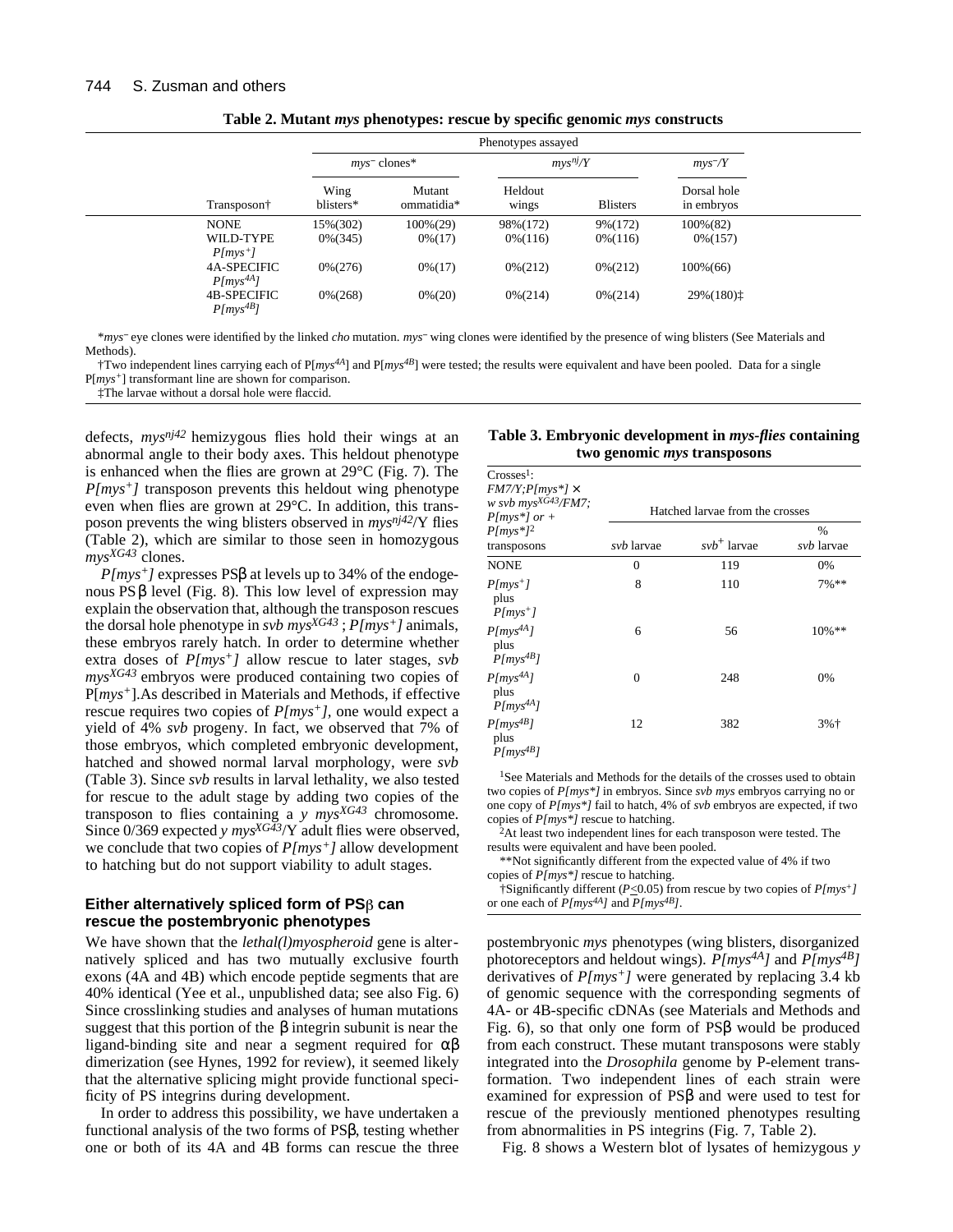*svb mysXG43* embryos with one copy of *P[mys+], P[mys4A]* or *P[mys4B]* probed with antibodies against PS . *P[mys4A]* and  $P(mys^{4B})$  expressed PS at significant levels, similar to each other and comparable to that of *P[mys+].* Thus, the rescuing abilities of the 4A-and 4B-specific subunits can be compared without complications caused by different protein levels derived from particular *P[mys\*]* transgenes.

Table 2 shows that one copy of either *P[mys4A]* or *P*[*mys<sup>4B</sup>*] crossed into *w mys<sup>nj42</sup>* flies, or in *y cho mys*<sup>*XG43*/+</sup> flies with *y cho mysXG43* homozygous clones, is sufficient to rescue any of the three *mys* postembryonic phenotypes scored. Therefore, the alternative splicing of the *lethal(l)myospheroid* gene is not required for the development of the *Drosophila* wing, for the organization of the photoreceptors or for development of tergotrochanteral muscles. In order to determine whether the two forms of PS show the same temporal requirements during wing development, we compared the ability of *P[hsp.mys4A]* and *P[hsp.mys4B]* to rescue the wing blister phenotype in homozygous *mysXG43* clones. Temperature-shift experiments performed on third instar larvae and pupae and assays for wing blisters in *mysXG43* clones were performed as described above. The results of these rescue experiments suggest that expression of either  $mys^{4A}$  or  $mys^{4B}$  beginning by early pupal stages of development (stages P1-P3) and continuing to stage P12 is sufficient to prevent wing blisters (Fig. 3). Thus, the temporal requirements for either the 4A or 4B form of PS appear to be similar during wing development.

Since either the 4A or 4B form of PS is sufficient to rescue the wing, muscle and retinal phenotypes, we examined the expression pattern of the two *mys* messages employing an RNase protection assay (Fig. 9). RNA from wing and eye imaginal discs was obtained from young pupae during stages P1-P3 (Bainbridge and Bownes, 1981; Cagan and Ready, 1989). Imaginal discs are easily accessible during these stages and, in the case of the wing discs, are just within the developmental period requiring *mys* expression (see above). Although both forms of *mys* message are found in the wing disc, the 4A mRNA represents 89%. In eye discs, 4A mRNA is the only form detected during these stages. RNA from thoraces contained approximately equal amounts of the 4A and 4B forms.

## The 4B form of PS<sub> $\beta$ </sub> is necessary during **embryonic development**

In contrast to the results found for the postembryonic *mys* phenotypes, neither one copy of *P[mys4A]* nor one copy of  $P(mys\hat{AB})$  allowed complete rescue of the embryonic dorsal hole phenotype observed in the cuticle of *svb mysXG43* (Table 2). All 66 *svb mysXG43* embryos containing one copy of *P[mys4A]* resembled the *svb mysXG43* embryos with no transposon, ie. had a dorsal hole. In contrast, only 29% of the 180 *svb mysXG43* embryos with one copy of *P[mys4B]* had dorsal holes in their cuticles. The remainder of these embryos showed rescue of the dorsal hole phenotype, but appeared more flaccid than embryos with one copy of the genomic P[*mys+*] construct. Few, if any, *svb mysXG43* embryos with one copy of any of the transposons hatched.

To examine further the functional requirements of PS - 4A and PS -4B during embryonic development, two copies of  $P(mys^{+})$ ,  $P(mys^{4A})$  or  $P(mys^{4B})$  or one copy of  $P(mys^{4A})$ plus one copy of *P[mys4B],* were crossed into *svb mysXG43* embryos. Since two copies of *P[mys+]* allow rescue of embryonic development (see above and Table 3), *svb mysXG43/Y; P[mys\*]/P[mys\*]* animals were examined for their ability to hatch as larvae. Larvae containing one copy of  $P(mys^{4A})$  plus one copy of  $P(mys^{4B})$  hatched in numbers equivalent to those containing two copies of *P[mys+]* (Table 3). Therefore,  $P/mys^{4A}$ *]* plus  $P/mys^{4B}$ *]* is equivalent to two copies of *P[mys+],* as might be expected. In contrast, although some (3%) of the embryos bearing two copies of *P[mys4B]* were able to complete embryonic development and hatch, this was not observed with two copies of *P[mys4A].* 

Collectively, the results of these experiments indicate that two copies of *P[mys+]* are sufficient to rescue to hatching and that one copy each of  $P(mys^{4A})$  plus  $P(mys^{4B})$  is equivalent.  $P/mys^{4A}$ <sup> $\bar{j}$ </sup> alone is incapable of rescue of the dorsal hole phenotype or of hatching even when present in two copies, whereas  $P(mys^{4B})$  was effective when present in two copies (Table 3) but less so when present in a single copy (Table 2). Thus, while the 4B form is sufficient by itself to support development to hatching, its functions can be enhanced by coexpression of the 4A form. Therefore, both forms of PS , 4A and 4B, can contribute to embryonic development but the 4B form is the more crucial. This is consistent with the observation that both forms of PS are abundant during embryogenesis (Fig. 9).

## **DISCUSSION**

In this paper, we have examined the temporal and spatial requirements for PS integrins during embryonic, larval and pupal development and have initiated studies of the functional significance of alternative splicing of the common subunit, PS , encoded by the *lethal(l)myospheroid* gene. The results indicate requirements for PS integrins during several developmental processes. Consideration of our data, together with others in the literature, suggests that the most stringent requirements for PS integrins arise in situations demanding strong adhesion of cells or cell sheets. In the absence of PS integrins, many developmental processes proceed approximately normally until a point where mechanical stresses produce rupture of the adhesions. This interpretation is illustrated in Fig. 10 and the various developmental processes will be considered separately below.

## **PS integrins in wing development**

Prior to this work, it was known that PS integrins show restricted patterns of expression in wing imaginal discs (Brower et al., 1984; 1985) and that mutations in two integrin genes, *mys* encoding PS and *if* encoding PS2 , cause blistering of the wings (Brower and Jaffe, 1989; Wilcox et al., 1989; Zusman et al., 1990). Our experiments using heat-shock-inducible expression of *mys* cDNAs allow conclusions about the times at which the PS integrins are required during wing development. The development of the wing disc involves a series of morphogenetic events (Waddington, 1941; Milner and Muir, 1987; Fristrom et al., 1993). During most of pupal development, the basal surfaces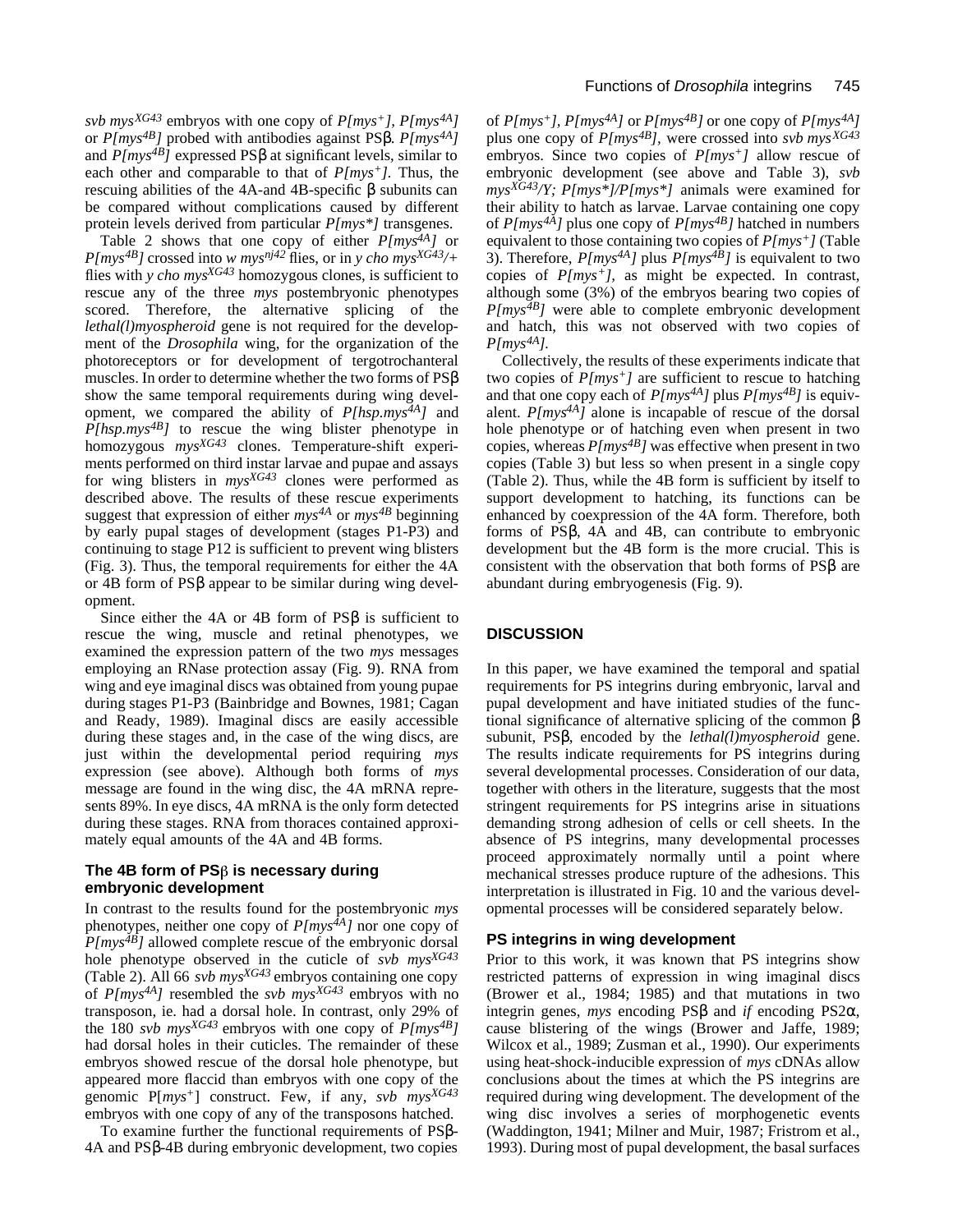#### 746 S. Zusman and others



**Fig. 7.** Postembryonic *mys* phenotypes. (A-C) Eyes viewed under antidromic illumination Plane of focus is at the level of the rhabdomeres. (A) A wild-type eye showing the normal organization of rhabdomeres. (B) A *cho mysXG43/+* eye containing a *cho*  $mys^{XG43}/cho$   $mys^{XG43}$  clone showing disorganized rhabdomeres. (C) A *cho mys<sup>XG43</sup>*/+ eye containing a *cho mys<sup>XG43</sup>*/*cho mys*<sup>XG43</sup> ; *P[mys+]* clone. Note wild-type rhabdomere organization demonstrating rescue by *P[mys+].* (D) A wing from an irradiated *mysXG43/*+; *P[mys+] /*+ fly. Note the wild-type appearance seen in irradiated flies of this genotype, even though irradiation would produce *mysXG43/ mysXG43* clones and blisters in 15-20% of the wings if *P[mys+]* were not present (see Table 2). (E) A wing containing a *mysXG43/mysXG43* clone, which generates a blister in the middle of the wing. (F) A *w mysnj42 f/Y* fly raised at 25°C showing the normal wing posture. (G) A *w mysnj42 f/Y* fly raised at 29°C showing the 'heldout' wing phenotype in which the fly holds its wings at 90° to the body axis. (H) A *w mys<sup>nj42</sup>*  $f/Y$ *; P[mys<sup>+</sup>]*  $f$ ]  $f$  raised at 29<sup>°</sup>C showing the normal wing posture, demonstrating rescue by  $P(mys<sup>+</sup>)$ .

of the dorsal and ventral epithelia of the wing are apposed. At two periods, one early in pupation and one late, the epithelia separate and then come back into apposition. Cellular processes arising from the basal surfaces of each of the epithelial sheets maintain connections between them. These cellular processes, known as transalar arrays, contain organized cytoskeleton and are joined by intercellular junctions at their tips (Morgensen and Tucker, 1987, 1988; Tucker et al., 1986; Fristrom et al., 1993). Blisters formed in the absence of PS integrins correspond to separations of the dorsal and ventral epithelia suggesting that the connections between the epithelia break in their absence and that a major role for PS integrins during wing morphogenesis is to maintain these connections (Brower and Jaffe, 1989; Wilcox

et al., 1989; Zusman et al., 1990). This suggestion is consistent with the evidence that expression of PS prior to pupation is not required to maintain apposition of the wing surfaces but becomes necessary early in pupation, at the time of the first wing expansion, (Fig. 3A) and remains necessary through most of pupal life including the period of late expansion (Fig. 3B). Because we do not know the half life of PS integrins in the wing disc, it is less clear when the integrin requirement ends. Brabant and Brower (1993) have observed similar results using a heat-shock *mys* transgene in  $mys^{nj^2}$ *if*<sup>3</sup> flies. Although highly suggestive, the heat-shock experiments do not prove that PS integrins are required specifically for maintenance of contacts during wing expansion and certainly do not rule out other functions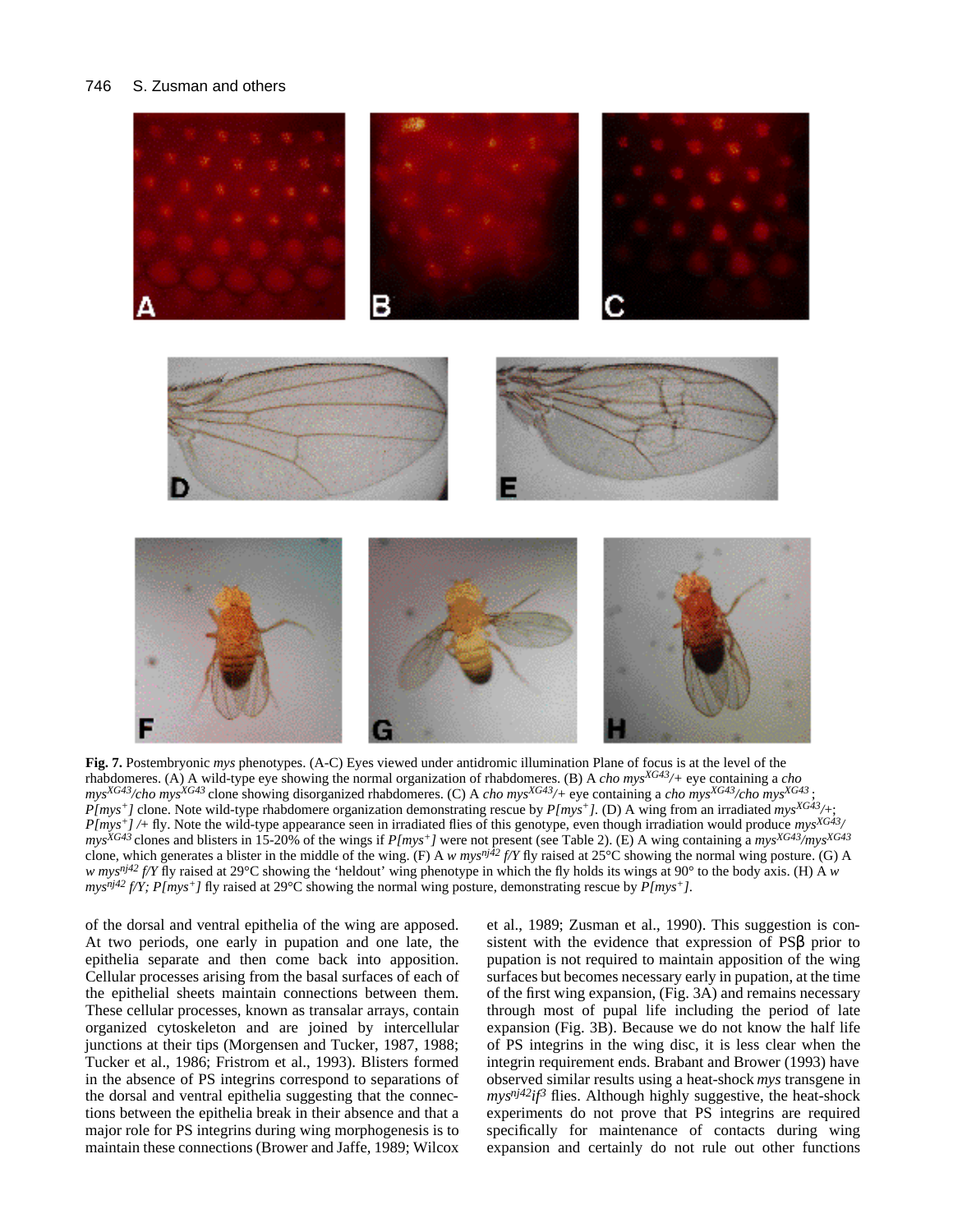

**Fig. 9.** Tissue-specific and developmental regulation of 4A/4B exon expression; RNAase protection analysis. A 706 nucleotide probe (nucleotides 827-1533, according to MacKrell et al., 1988) which includes the sequence of the 4A exon was used to analyze each RNA sample. The presence of 4A-containing transcripts is indicated by the upper, fully protected band, whereas 4Bcontaining transcripts are indicated by the lower band of 625 nucleotides.

during wing morphogenesis. However, Fristrom et al. (1993) have recently shown that PS integrins are concentrated at the junctions between the transalar processes. This location is highly concordant with a role in maintaining the interalar connections by mediating adhesion between the cellular processes and possibly also connections to the cytoskeleton (see below).

#### **PS integrins in eye development**

The late requirement for PS integrin expression is even more marked in the development of the eye disc. Because a switch in expression from PS1 in the undifferentiated disc epithelium to PS2 in the differentiating epithelium behind the morphogenetic furrow occurs during third larval instar (Brower et al., 1985), it has seemed likely that PS integrins play a role in the differentiation and/or pattern formation of the eye. However, our earlier experiments generating *mys* clones in the eye discs suggested that much of eye development can proceed in the absence of PS integrins (Zusman et al., 1990). The heat-shock *mys* rescue experiments reported here (Table 1) confirm that the major requirement for PS in normal ommatidial development arises in the latter half of pupation. The development of photoreceptors, including R7, in *mysnj42/mysXR04* flies (Fig. 5E) also indicates that much of the differentiation of the eye can proceed in flies with mutant PS . The data presented here and previously

**Fig. 8.** Western blot analysis of flies bearing *P[mys+], P[mys4A]* or *P[mys4B]*. Lysates of *mysXG43/Y* embryos containing one copy of transposon were analysed on two western blots. Two independent lines of 4A- and 4B-specific constructs were used. The same blots were probed with antisera against the cytoplasmic tail of PS (top panel) and -tubulin (lower panel). The PS protein is marked with a dot and presumed PS precursor by an arrowhead. The level of PS expression u-tubulin was determined and compared among different lines by normalization against tubulin. Expression is indicated as a percentage of endogenous expression and is shown at the bottom.

(Zusman et al., 1990) suggest that bristles, cone cells and lenses and photoreceptors all develop in the typical hexagonal array. Furthermore, R7 photoreceptors form in normal numbers in *mysnj42/mysXR04* flies and project axons into the medulla (Fig. 5). The level of analysis does not preclude some abnormalities in the axonal projections of R1-R8 in PS integrin mutant flies but the distribution of R7 axons (Fig. 5B) and the apparently normal development of the lamina and medulla in flies with *mys* clones (Zusman et al., 1990) both argue for normal or near normal projections of photoreceptor axons. This is so since development of lamina neurons requires retinal axon projections (Meyerowitz and Kankel, 1978; Fischbach and Technau, 1984; Selleck and Steller, 1991).

More subtle defects below the resolution of our analyses may occur; for example, we can only infer the differentiation of R1-R6 and R8 based on the induction of R7 and the disorganization of the photoreceptors in the adult mutant flies precludes analysis of their detailed spatial relationships. A descriptive analysis of the time course of eye development in, say, *mysnj42/mysXR04* flies and more extensive studies of retinal axonal projections might reveal further more subtle defects. Despite these caveats, the presently available data are consistent with normal, or near normal, development of the eye until relatively late in pupation up to and including formation of the fenestrated membrane. This occurs at 100- 120 hours of pupal development at 20°C with eclosion at 160 hours (Cagan and Ready, 1989) and involves flattening of the feet of the secondary and tertiary pigment cells on the basement membrane to form the pigmented fenestrated membrane, to which the photoreceptors and cone cells are attached (Cagan and Ready, 1989; and see Fig. 4A). In the deformed retinas of *mysnj42/mysXR04* flies, this layer of pigment cell feet is visible but is detached from the underlying basement membrane (Fig. 4B). A plausible model for the mutant phenotype is that, at the time of retinal thickening and/or the morphogenetic movements that bring the retina to lie above the lamina, the mechanical stresses lead to the detachment of the pigment cell feet from the basement membrane along with the attached photoreceptors and cone cells. This presupposes that integrins are involved in attachment of the pigment cell feet, for which there is as yet no direct evidence. However, the elaborate arrays of actin filament bundles in the flattened pigment cell feet (Cagan and Ready, 1989) are highly reminiscent of the stress fibers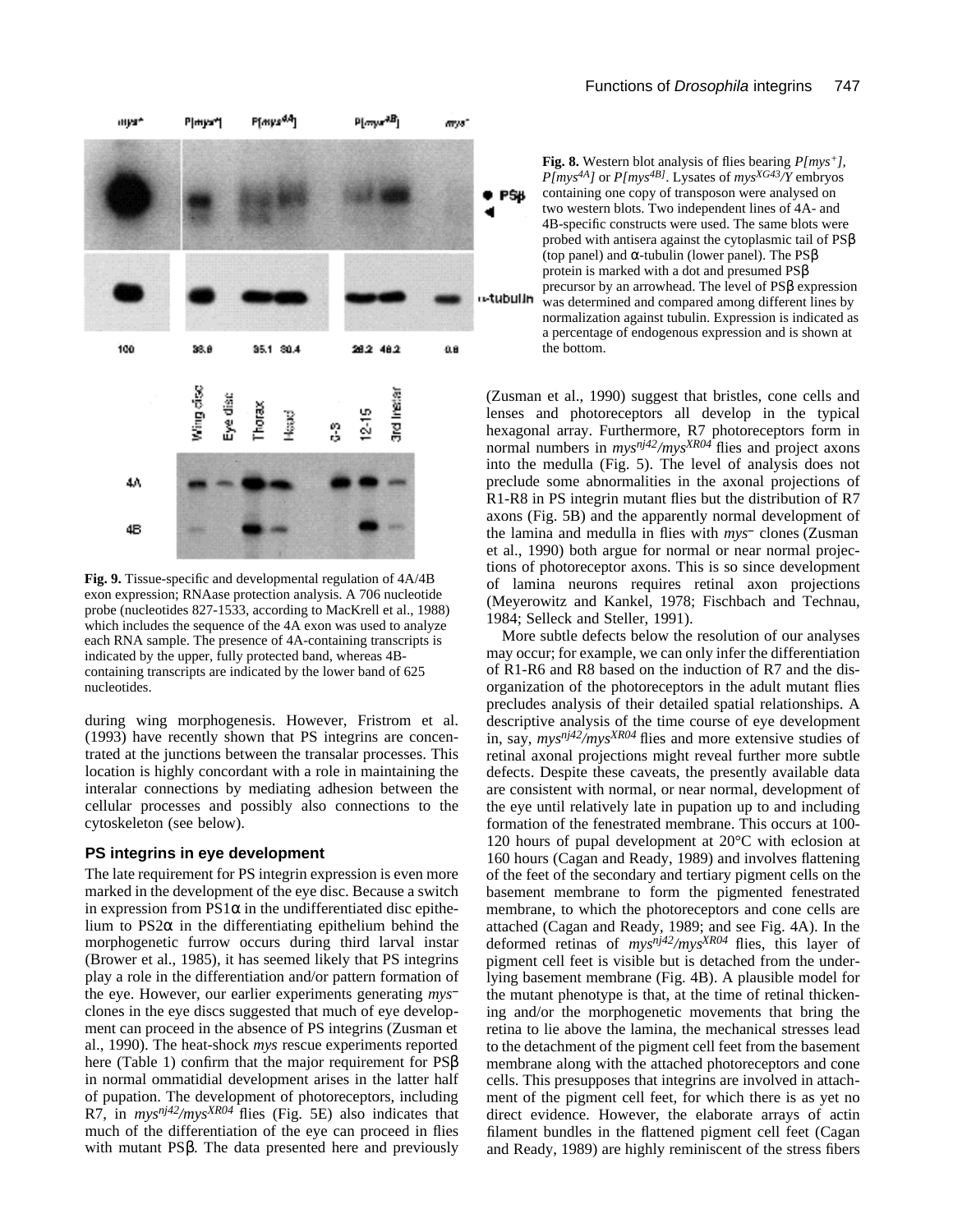

**Fig. 10.** Models for integrin function in *Drosophila* development. (A) Since the somatic musculature in *mys* embryos prematurely pulls away from hypodermal cells and since antibody localization studies place the PS integrins in embryonic muscle attachments (See text for references) a likely function for the PS integrins is to keep the somatic musculature of the embryo attached to the overlying body wall. (B) The blistering phenotype observed in the wings of *mysXR04/mysnj42* animals and in *mysXG43* homozygous somatic clones demonstrates that loss of the PS integrins results in a separation of the dorsal and ventral epithelia of the wing blade. Our temperature-shift experiments show a requirement for PS integrins during much of pupation. An obvious model predicts that the PS integrins are found during pupal stages at the basal portion of the cytoplasmic processes connecting the two wing epithelial layers and that they function to prevent separation. Fristrom et al. (1993) have shown PS integrins to be concentrated there. (C) The separation of cell layers observed along the basal portion of *mysXR04/mysnj42* eyes and the disorganized photoreceptor phenotypes observed in *mysXG43* somatic clones show a requirement for PS integrins in maintaining the organization of the *Drosophila* retina. Since our experiments also show a late requirement for PS integrins in the developing eye, we suggest that PS integrins may function along the basal surface of the retina where they may be responsible for holding the fenestrated membrane of the pigment cell feet to the basement membrane below. All three situations diagrammed show defects in the absence of PS integrins, which appear to arise only when mechanical stresses lead to rupture of the adhesion normally maintained by the PS integrins.

in well-spread vertebrate fibroblasts.Such stress fibers align over arrays of integrin molecules, which attach the cells to the substratum (Chen et al., 1985; Damsky et al., 1985).

This proposed connection of PS integrins with organized cytoskeleton in the retinal pigment cells is similar to their known associations with cytoskeleton in the transalar arrays in the wing disc (discussed above) and in muscle-tendon cell attachment sites (Bogaert et al., 1987; Leptin et al., 1989). The parallels among these three systems are illustrated in Fig. 10, which proposes that a major role for PS integrins in each case is to stabilize strong attachments involving submembrane cytoskeletal structures at adherens junctions. Many vertebrate integrins subserve similar functions. Thus, the mutant phenotypes observed (wing blisters, disorganized photoreceptors and muscle detachment) are all proposed to arise only at times of mechanical stress. In each of these systems, development of the relevant cell types (wing epithelia, photoreceptors and pigment cells, muscles) initially proceeds relatively normally in the absence of PS integrins. Any cell adhesion processes involved in the earlier development apparently do not require PS integrins, presumably because of the existence of other adhesion molecules.

## **PS integrins during embryogenesis**

Earlier studies have described the various defects arising during embryogenesis of homozygous or hemizygous *mys* embryos (Wright, 1960; Newman and Wright, 1981; Wieschaus and Noell, 1986; Leptin et al., 1989; Zusman et al., 1990). The wild-type genomic transposon *P[mys+]* can rescue *mys* embryos to hatching but not to adulthood (Tables 2 and 3 and unpublished data). It is unclear whether this failure is because of a quantitative defect (*P[mys+]* transformants express at 16-34% of wild-type levels) or reflects the fact that the *mys* promoter used lacks elements necessary for appropriate expression at later stages. We have attempted to use longer segments of 5 flanking sequence, but have been unable to obtain transformants because of the presence of apparent 'poison' sequences in the flanking DNA (unpublished data).

The exact nature of the mutant phenotype in embryos remains unclear, although it includes defects in germband retraction, visceral mesoderm, dorsal closure and somatic muscle attachment. Our experiments have directly tested for rescue of only some of these defects and for overall development to hatching. Elucidation of the potential involvement of PS integrins in the various processes will require further study. However, our studies of the functional significance of alternative splicing of PS do begin to dissect different roles for PS integrins during embryogenesis.

## **Functional consequences of alternative splicing of PS**

The two alternative fourth exons of the *lethal(l)myospher oid* gene encoding PS are mutually exclusive and homologous (Yee et al., unpublished data). Each exon encodes 29 amino acids apparently comprising a disulfide-bonded loop. These segments are homologous with one another and with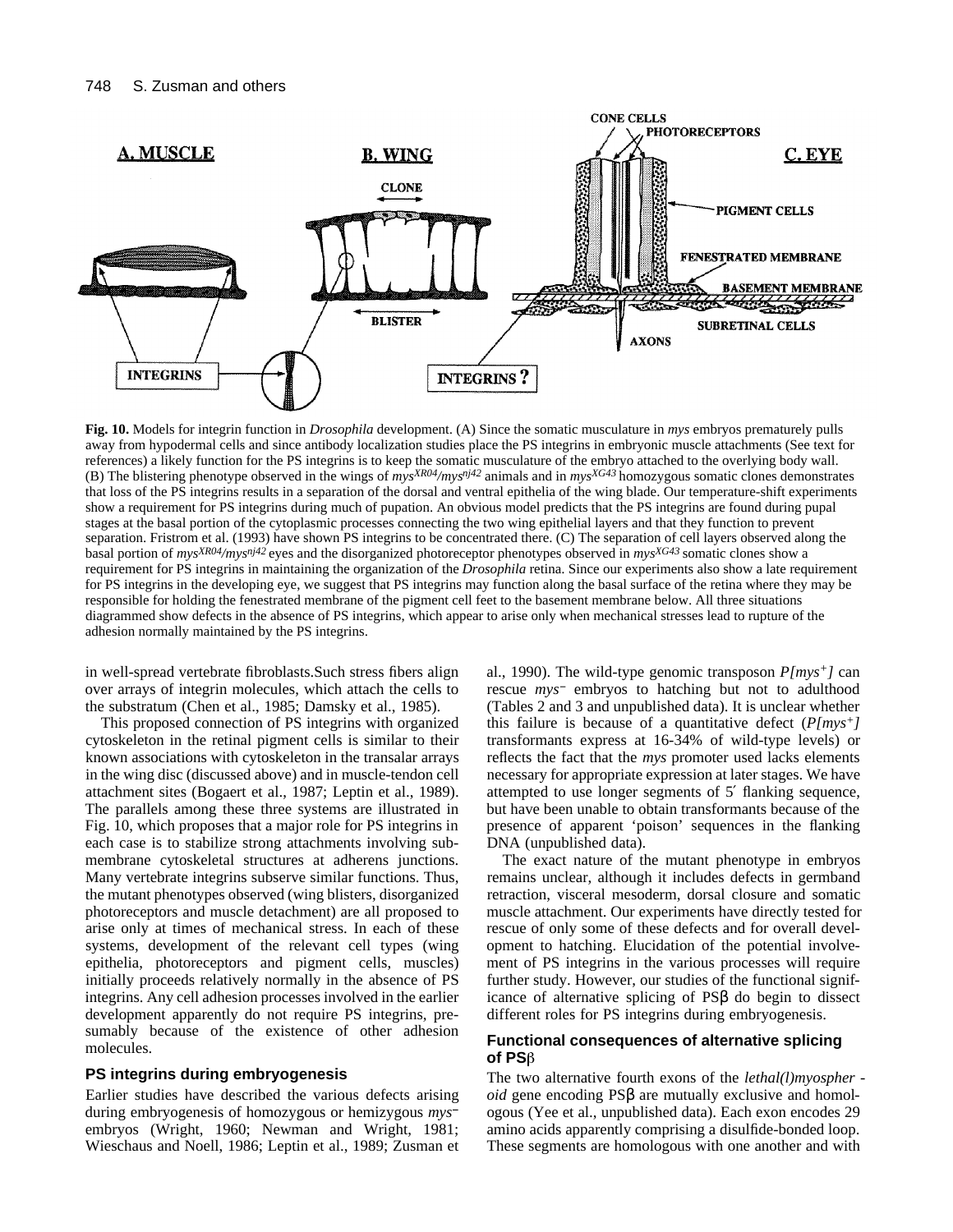equivalent segments of vertebrate integrins and lie in a part of the subunit close to the ligand-binding site and to regions involved in dimerization (Hynes, 1992). The alternative exons might, therefore, alter subunit selections and/or affinity or specificity of ligand binding. Our transgene rescue experiments test whether the two forms of PS differ in their functional capacities in vivo. It appears that either form will suffice in the postembryonic functions that we have tested, namely in wing and eye development and muscle attachment (Table 2). Both forms are present in the adult thorax (Fig. 9) and can be detected at the attachment sites of body wall muscles in embryos (Yee, G. unpublished data) but it appears that the 4A form is the only one present in early pupal eye discs and the predominant form in wing discs (Fig. 9). Nevertheless, in these tissues, the 4B form apparently provides sufficient function when produced from a transgene. Thus, in the postembryonic processes assayed here, there is as yet no clear evidence for a distinction in functions between the two splice forms of PS .

In contrast, when we tested the ability of the two forms to support dorsal closure and hatching of *mys* embryos, we found a clear distinction (Tables 2 and 3). The 4A form, which is the most widely expressed and represents the previously cloned form, appears incapable of supporting dorsal closure and even when present in two copies, does not support hatching. A single copy of the 4B form, on the other hand, supported some dorsal closure, although less than the wild-type genomic form (Table 2). Two copies of *P[mys4B]* were able to rescue some  $mys$  embryos to hatching, although not quite as effectively as either two copies of  $P(mys<sup>+</sup>)$  or one copy of  $P(mys<sup>4B</sup>)$  plus one of  $P(mys<sup>4A</sup>)$  (see Table 3). Since all three transgenes expressed PS at comparable levels (Fig. 8), these results suggest that each of the two forms, PS -4A and PS -4B, performs distinct functions in embryogenesis, with the 4B form being more crucial than the 4A form. The strong expression of the 4B form late in embryogenesis may suggest a role in some late events (see Fig. 8). Further analyses of the expression of the two splice isoforms of PS and of the defects in mutant embryos and in those expressing the 4A and 4B PS transgenes should provide further insights into the roles of PS integrins in various morphogenetic processes during embryogenesis.

We thank Mark Fortini, Walter Costello, Eric Wieschaus and Michael Wilcox for *Drosophila* stocks. We also wish to thank Helena Kashevsky, Sue Bergin, Blanca Klumpar and Larry Zusman for technical and photographic assistance and Colleen Leslie for preparation of the manuscript. This work was supported by the Howard Hughes Medical Institute (to R. O. H.) and grants from ACS and NSF (to F. C. K.).

## **REFERENCES**

- **Albelda, S. M. and Buck, C. A. (**1990). Integrins and other adhesion molecules. *FASEB J.* **4**, 2868-2880.
- **Bainbridge, S. P. and Bownes, M. (**1981). Staging the metamorphosis of *Drosophila melanogaster*. *J. Embryol. Exp. Morph.***66**, 57-80.
- **Bogaert, T., Brown, N. H. and Wilcox, M. (**1987). The *Drosophila* PS2 antigen is an invertebrate integrin that, like the fibronectin receptor, becomes localized to muscle attachments. *Cell* **51**, 929-940.
- **Brabant, M. C. and Brower, D. L. (**1993). PS2 integrin requirements in *Drosophila* embryo and wing morphogenesis. (in press).

analysis of *Drosophila* position-specific antigens. *Dev. Biol.* **108**, 120- 130.

- **Brower, D. L. and Jaffe, S. M. (**1989). Requirement for integrins during *Drosophila* wing development. *Nature* **342**, 285-287.
- Brower, D. L., Wilcox, M., Smith, R. J. and Reger, L. A. (1984). Related cell-surface antigens expressed with positional specificity in *Drosophila* imaginal disks. *Proc. Natl. Acad. Sci. USA* **81**, 7485-7489.
- **Brown, N. H. and Kafatos, F. C. (**1988). Functional cDNA libraries from *Drosophila* embryos. *J. Mol. Biol.* **203**, 425-437.
- **Brown, N. H., King, D. L., Wilcox, M. and Kafatos, F. C. (**1989). Developmentally regulated alternative splicing of *Drosophila* PS2 transcripts. *Cell* **59**, 185-195.
- **Bunch, T. A., Salatino, R., Engelsjerd, M. C., Mukai, L., West, R. F. and Brower, D. L. (**1993). Characterization of mutant alleles of *mysopheroid*, the gene encoding the subunit of the Drosophila PS integrins. *Genetics* (in press).
- **Burridge, K., Fath, K., Kelly, T., Nuckolls, G., and Turner, C. (**1988). Focal Adhesions: Transmembrane junctions between the extracellular matrix and the cytoskeleton. *Ann. Rev. Cell Biol.***4**, 487-525.
- **Cagan, R. L. and Ready, D. F. (**1989). The emergence of order in the *Drosophila* pupal retina. *Dev. Biol.* **136**, 346-362.
- **Chen W. T., Hasegawa, T., Hasegawa, C., Weinstock, C., and Yamada, K. M. (**1985) Development of cell surface linkage complexes in cultivated fibroblasts. *J. Cell Biol.* **100**, 1103-1114.
- **Chomczynsli, P. and Sacchi, N. (**1987). Single-step method of RNA isolation by acid guanidinium thiocyanate-phenol-chloroform extraction. *Analyt. Biochem.* **162**, 156-159.
- **Costello, W. J., and Thomas, J. B. (**1981). Development of thoracic muscles in muscle-specific mutant and normal *Drosophila melanogaster*. *Soc. Neurosci. Abs.* **7**, 543.
- **Damsky, C. M., Knudsen, K. A., Bradley, D., Buck, C. A. and Horwicz, A. F.** (1985). Distribution of the CSAT cell-matrix antigen on myogenic and fibroblastic cells in culture. *J. Cell Biol.* **100**, 1528-1539.
- **de la Pompa, J. L., Garcia, J. R. and Ferrus, A. (**1989). Genetic analysis of muscle development in *Drosophila melanogaster*. *Dev. Biol.* **131**, 439- 454.
- **Faure, G. (**1910). Liquido conservatore per framenti di organi e per piccoli 7 organisismi inerti. *Ann. Botanici* **8**, 63-64.
- **Fawcett, J., Holness, C. L., Needham, L. A., Turley, H., Gatter, K. C., Mason, D. and Simmons, D. L. (**1992). Molecular cloning of ICAM-3, a third ligand for LFA-1, constitutively expressed on resting leukocytes. *Nature* **360**, 477-480.
- **Fischbach, K. R. and Technau, G. (**1984). Cell degeneration in the developing optic lobes of the *sin oculis* and *small optic-lobes* mutants of *Drosophila melanogaster*. *Dev. Biol.* **104**, 219-239.
- **Fortini, M. E. and Rubin, G. M. (**1990). Analysis of *cis*-acting requirements of the RH3 and RH4 genes reveals a bipartite organization to rhodopsin promoters in *Drosophila melanogaster*. *Genes Dev.* **4**, 444- 463.
- **Francescini, N. (**1975). Sampling of the visual environment by the compound eye of the fly: Fundamentals and applications. In: *Photoreceptor Optics*(eds. Synder, A. W. and Menzel, R. ) pp. 98-125.
- Fristrom, D., Wilcox, M. and Fristrom, J. (1993) The distribution of PS integrins, laminin A and F-actin during key stages in *Drosophila* wing. *Development* **117**, 509-526.
- **Gergen, J. P. and Wieschaus, E. F. (**1985). The localized requirements for a gene affecting segmentation of *Drosophila*: Analysis of larvae mosaic for *runt. Dev. Biol.* **109**, 321-335.
- **Hemler, M. (**1990). VLA proteins in the integrin family: structure, functions, and their role in leukocytes. *Annu. Rev. Immunol.* **8**, 365-400.
- **Hiromi, Y. and Gehring, W. J. (**1987). Regulation and function of the *Drosophila* segmentation gene *fushi tarazu. Cell***50**, 963-974.
- **Horwitz, A., Duggan, K., Beckerle, M. C. and Burridge, K. (**1986). Interaction of plasma membrane fibronectin receptor with talin, a transmembrane linkage. *Nature* **320**, 531-533.
- **Hynes, R. O. (**1987). Integrins: a family of cell surface receptors. *Cell* **48**, 549-554.
- **Hynes, R. O. (**1992). Integrins: versatility, modulation and signaling in cell adhesion. *Cell* **69**, 11-27.
- **Hynes, R. O. and Lander, A. D. (**1992). Contact and adhesive specificities in the associations, migrations and targeting of cells and exons. *Cell* **68**, 303-322.
- **Ingolia, T. D., Craig, E. A. and McCarthy, B. J. (**1980). Sequence of three